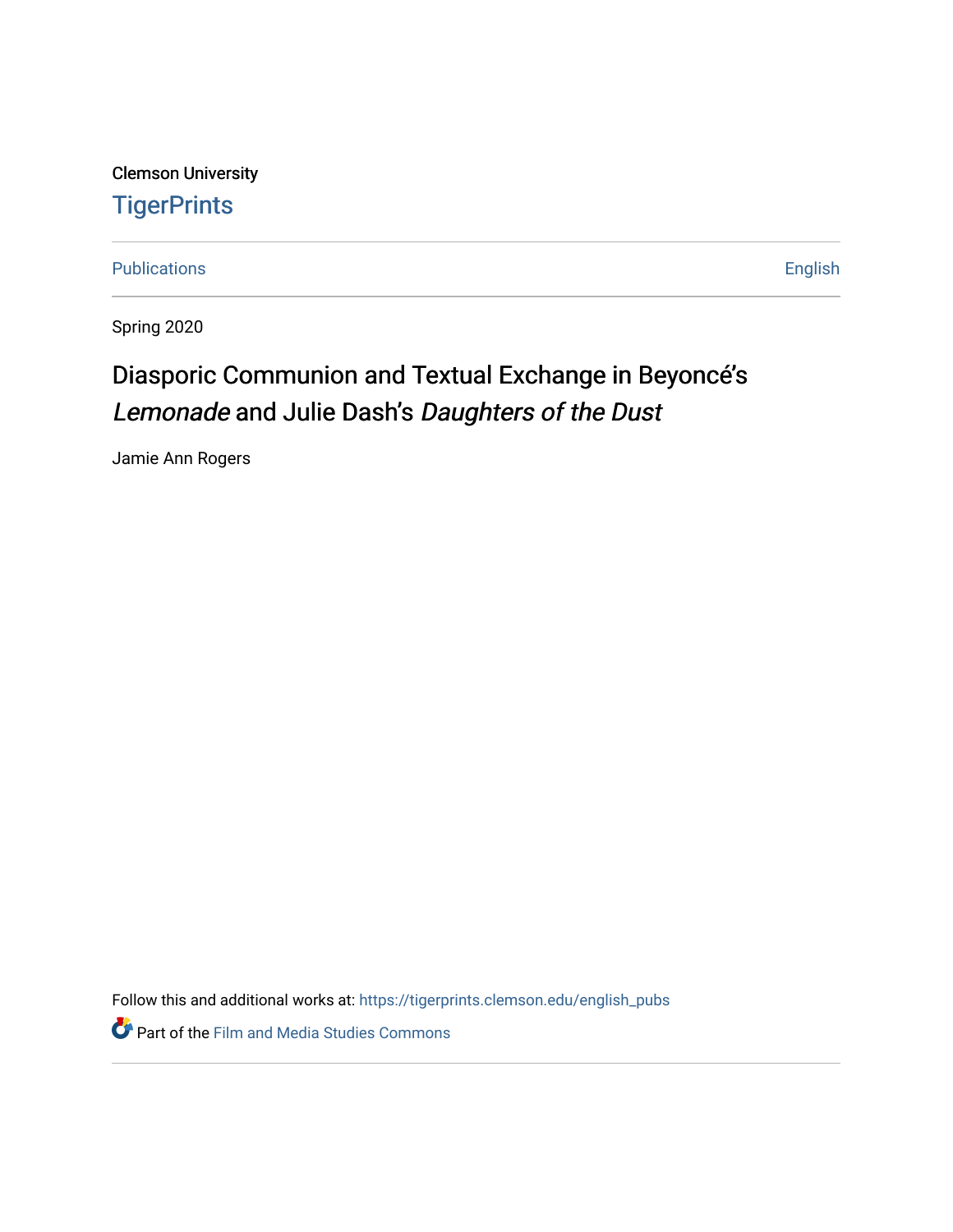## **Diasporic Communion and Textual Exchange in Beyoncé's** *Lemonade* **and Julie Dash's** *Daughters of the Dust*

### Jamie Ann Rogers

#### *Abstract*

*This article conceptualizes "diasporic communion" as emerging from texts that perform as sites in which intimate connections among historically scattered people are animated toward resistance through an examination of Beyoncé's visual album* Lemonade *(2016) and its conversation with Julie Dash's* Daughters of the Dust *(1991). The works' intertextual exchange, I argue, activate trans-geographic and trans-historic connections through layered citation of shared affective histories with the colonial encounter, slavery, and contemporary anti-Black violence. Highlighting the ways in which place functions as a metaphoric marker of diasporic communion in each of the texts, I contend that landscape both produces and extends geographic specificity through webs of referentiality. These webs of referentiality draw complex maps of African diasporic relations that do not rely on proximity, either temporal or spatial, in the creation of community, allowing for an expansive and fluid theorization of the African diaspora, even while it is attentive to specificity of experience. Such works, I conclude, encourage audiences to link their own diasporic experiences through them, which both cultivates discursive relationships and participates in the creation of living Black archives that are otherwise historically marked by absence.*

A little more than halfway through Julie Dash's *Daughters of the Dust*   $\Gamma$  (1991, United States), Eli Peazant (Adisa Anderson) kneels in wet yellow leaves in his ancestor's graveyard, his face pressed to the earth, grieving. He weeps not for the dead in the graveyard but for the unborn child that grows in his wife's belly, the possible result of her rape by a white man. Nearby, a larger-than-life wooden statue of an Igbo figure floats in the brackish water, covered slightly by moss, hanging from it like green-black tulle. The figurehead, broken off from a slave ship, appears to be as much a part of the landscape as the water and the foliage that surrounds it. An iron collar is clasped around its neck (fig. 1).

Jamie Ann Rogers, "Diasporic Communion and Textual Exchange in Beyoncé's *Lemonade*  and Julie Dash's *Daughters of the Dust,*" *Black Camera: An International Film Journal* 11, no. 2 (Spring 2020): 130–157, doi: 10.2979/blackcamera.11.2.07.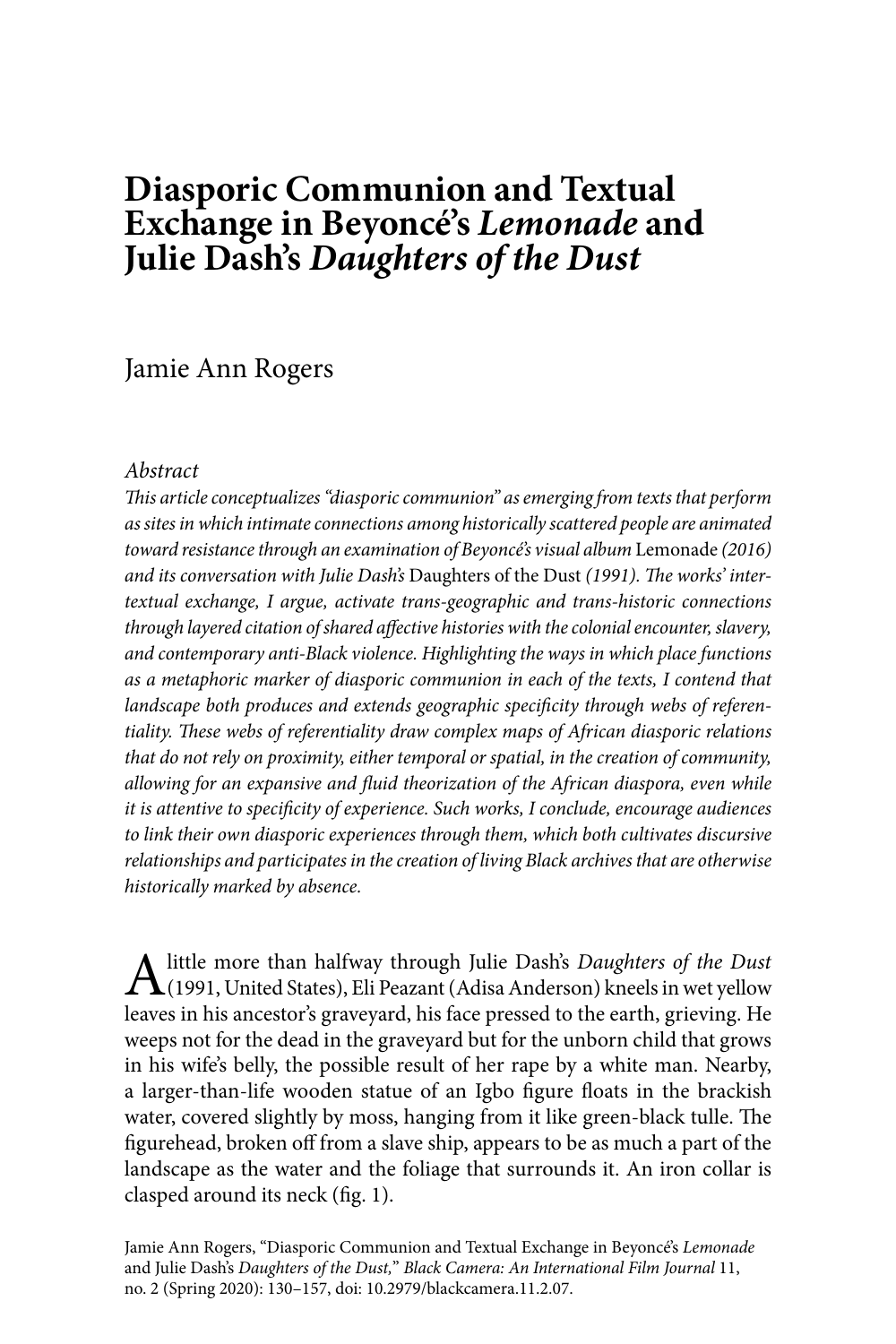

Figure 1. An Igbo figurehead floats in the brackish water of Igbo Landing in Dash's *Daughters of the Dust*. Screen grab by author.



Figure 2. Beyoncé embodies the Igbo figurehead as she lies on a Louisiana shore. Screen grab by author.

Twenty-five years after *Daughters of the Dust* was released, the figurehead reappears, embodied. Beached on the mainland of a Louisiana shore, Beyoncé Knowles lies still, arms spread wide, shrouded in black seaweed and tulle, her face a stony replica of the Igbo statue (fig. 2). "Baptize me," she says, whispering the poetry that is weaved throughout the visuals that accompany the album *Lemonade* (2016), "now that reconciliation is possible. If we're going to heal, let it be glorious."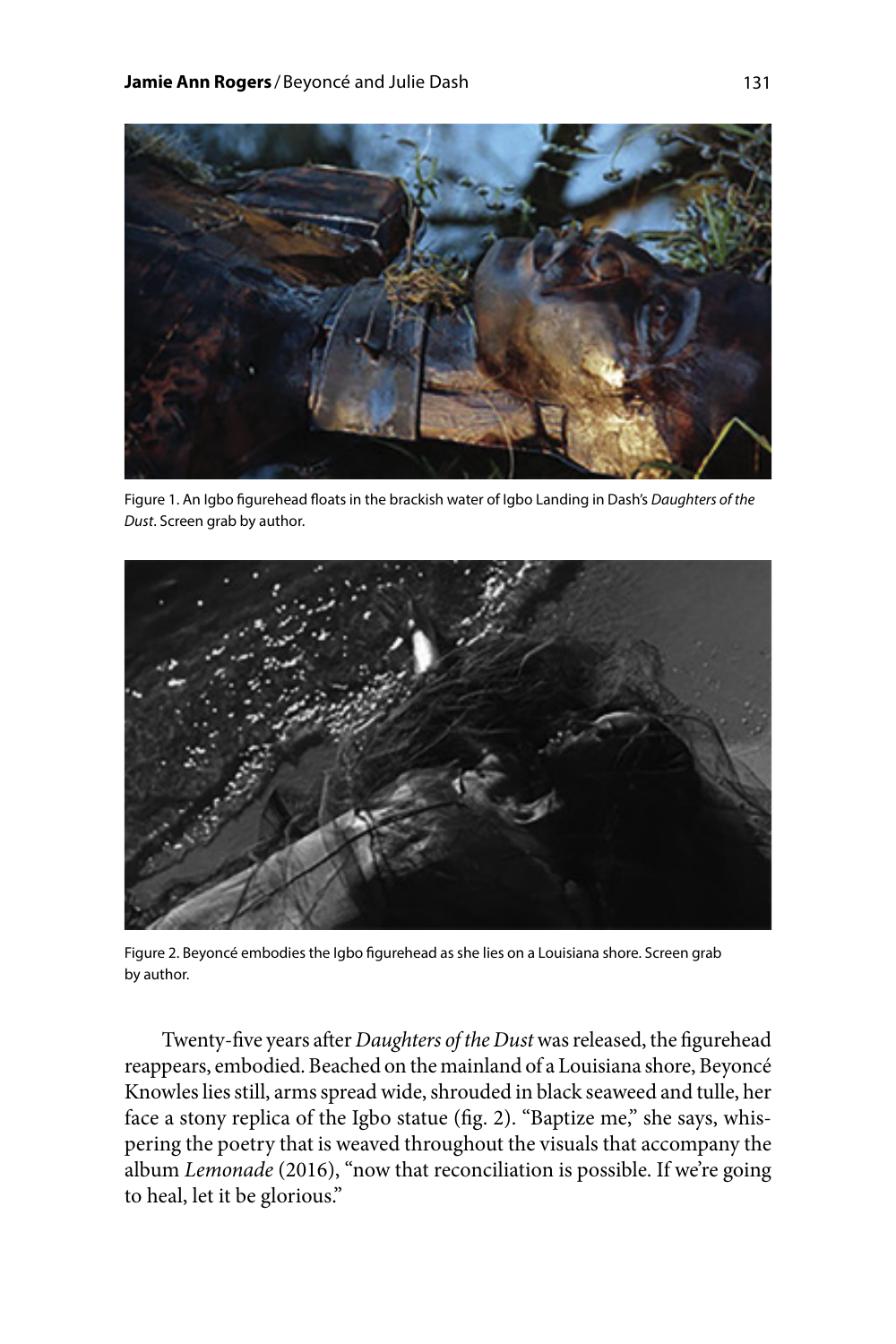This movement of the statue from *Daughters* to *Lemonade* marks a moment of chronotopic disruption;<sup>1</sup> a moment in which space and time do not meet at a stable point, but rather dip in and out of contact, like water dispersed by an unruly breeze. As the ocean foam gently laps against Beyoncé's still fingers, the story of the Igbo that was first told by someone, somewhere, more than two centuries ago, continues, bearing the trace of its history even as it becomes something new in Beyoncé's performance. Its retelling in the time-space of *Lemonade*, like its retelling in *Daughters* (and in Paule Marshall's novel *Praisesong for a Widow* before that, and in countless other texts even before that) signifies the absorption and transformation of a text without known origin. The story's meaning is deepened through citation, both anonymous and identifiable, such as in the almost verbatim retelling of Marshall's version of the story in *Daughters*, when Eula Peazant (Alva Rogers) speaks of the Africans who took one look at the lands that would come to be known as the Americas, turned around, and walked back home across the sea (fig. 3).

In what follows, I argue that texts such as *Lemonade* and *Daughters* function as trans-historical and trans-geographic sites and performances of what I am calling *diasporic communion*. Diasporic communion might be thought broadly as a process of transmission of stories, histories, and cultural codes via inter- and extratextual exchange that generates intimate relationships across time and space among diasporic subjects, even if those relationships are only imagined. Rather than an imagined *community*, such as Benedict



Figure 3. Eli appears to walk across the water's surface toward an Igbo figurehead in Dash's *Daughters* as Eula tells the story of Africans who took one look at the lands that would come to be known as the Americas and turned around to walk home across the sea. Screen grab by author.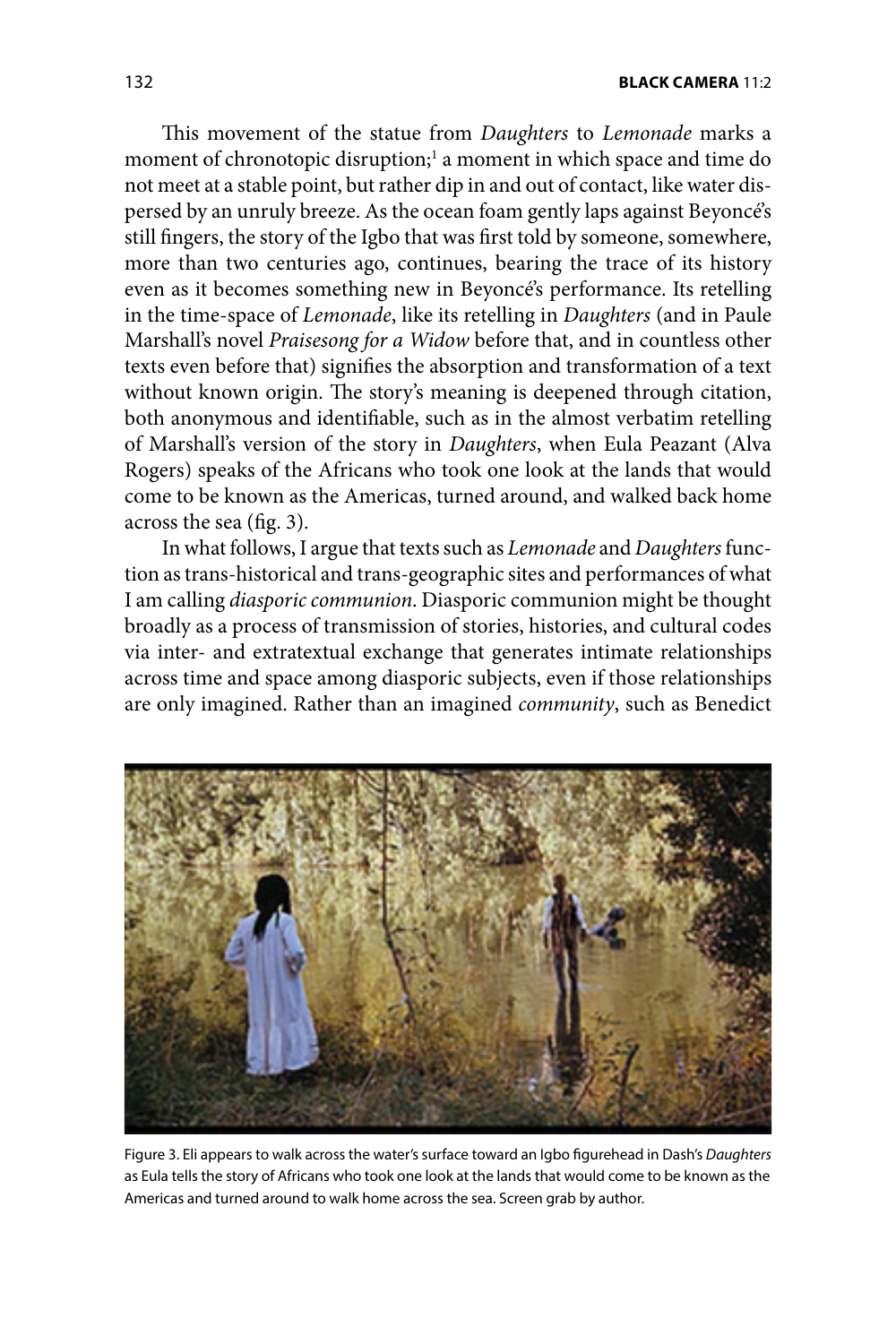Anderson theorizes, the relationships that emerge through diasporic communion do not require any physical or virtual trace of connection in space or time, nor are they oriented toward nationalism. Instead, they are based on affects produced through contact with textual objects that are loosened from national time-space through their play with form (such as non-linear representations of time and indeterminate representations of geographic space, for example) and diasporic subject matter. While Anderson's imagined community implies a certain degree of assumed proximity—it is imagined, he says, as an "inherently limited and sovereign" space within national borders $^2$ diasporic communion, as I develop it here, is immanent and autonomous; in other words, it is itself unmoored, reflecting the texts' preoccupations with movement, origin, and (un)rootedness.3

Much like the oral tradition, the intertextuality of diasporic communion privileges a communal and immanent form of textual production, rather than an individual, transcendent one. At the narrative level, diasporic communion emerges through deliberate intertextual references to previous works, as well as through less deliberate weaving of cultural texts into narratives, something akin to what Julia Kristeva calls the "absorption" of previous texts into the fabric of the text at hand,<sup>4</sup> or what Roland Barthes describes as the "anonymous, irrecoverable, and yet already read" aspect of a text.<sup>5</sup> Toni Cade Bambara has described practices of citationality as particularly characteristic of African American women filmmakers and artists, who, in recognizing the tremendous struggle of their predecessors, tend to pay tribute to Black "womanish" mentors and artists through both direct homage, and indirect quoting (Bambara herself attributes this observation to filmmaker Zeinabu irene Davis).<sup>6</sup> At the extratextual level, diasporic communion emerges through exchanges and reproductions of texts in everyday conversation, digital platforms and blogs, entertainment and academic journals, etc., as well as through references to extratextual details, such as information about authors' or actors' biographies, or texts' production histories, that draw the texts out from their mediated borders and into the living presents of their creators and consumers.

Inter- and extratextual exchange clearly is not limited to African diasporic texts—Mikhail Bakhtin and Kristeva, who are credited as early theorizers of intertextuality, both analyze it by way of Russian and Western European modernist novels, for example. Nor does the existence of this type of exchange necessarily mark what I am calling communion. Rather, I argue that diasporic communion emerges through intertextual and extratextual exchange specifically among African diasporic texts and among African diasporic subjects by developing webs of referentiality that link texts and subjects who have otherwise been scattered through histories of violent disruption, dislocation, and disrooting, or what Orlando Patterson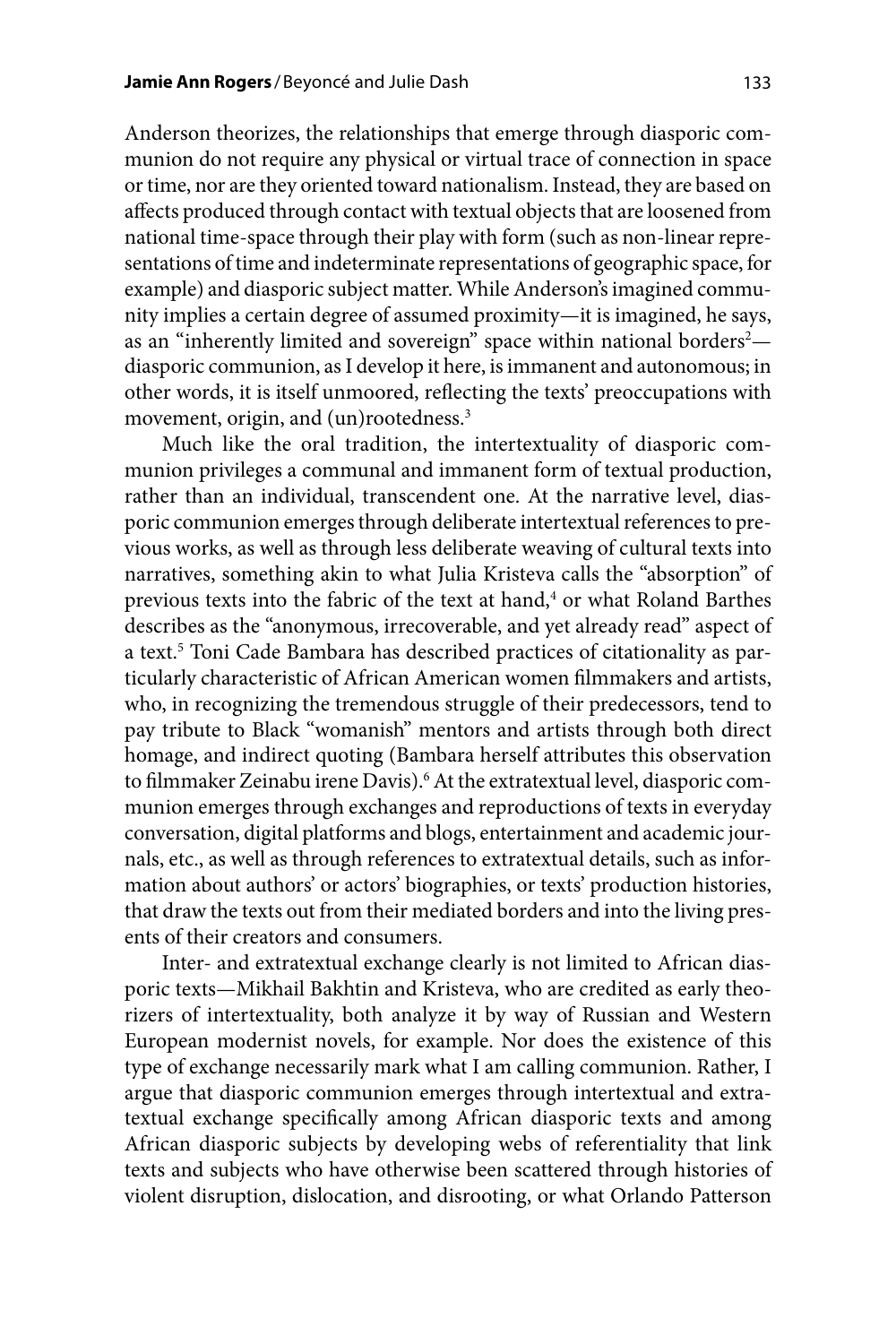has described as "natal alienation."7 Texts such as *Lemonade* and *Daughters of the Dust* attend to this alienation through a two-fold process of intertextual exchange of Black artistic productions within the works, on one hand, and extratextual exchange around the works, on the other. The process both documents histories of Black artistic productions through intertextual citation and invites audiences to link their own diasporic experiences through them. The discursive relations cultivated in and around the texts, then, contribute to the creation of a *living* or ongoing archive of the Black diaspora an archive that is otherwise historically marked by absence.<sup>8</sup>

I characterize the convergence of discursive relations and archive making among diasporic subjects and texts as *communion* to stress its affective dimension. This dimension resonates particularly with Black feminist theorizing of the political significance of emotive and precognitive registers of knowledge that are devalued within white supremacist hegemonic patriarchy.<sup>9</sup> Black women, especially, have described the affect that is mobilized through contact with texts such as *Daughters of the Dust* and *Lemonade* (even when they are critical of some aspects of them) as akin to something spiritual as much as political in the ways that the affect moves them.10 The sheer vastness of emotionally charged experiences of connection and recognition reported as generated through contact with these texts reflect the variety of intersectional experiences of trans-generational and contemporary struggles and traumas experienced by Black women and Black LGBTQ+ folks. The texts, in other words, speak to those who have come into consciousness in a world in which the category Blackness is, like the archive, constructed as representing absence: absence of history, absence of white markers of beauty, absence of the intellectual capacities that characterize the modern human. Intertextual and extratextual exchange within diasporic texts draw counter narratives to these dominant discourses of absence, inviting spectators to envision the fullness of Black emotional, social, and political life within a mediascape that so often refuses precisely that.

Diasporic communion, then, emerges from texts that perform as sites in which intimate connections among historically scattered people have the potential to be animated toward resistance through the affective work of intertextual and extratextual exchange. Such work, I argue, encourages participation in something like what Saidiya Hartman has described as the always "incomplete project of freedom."11 This project, according to Hartman, understands the *now* as always interrupted by discourses of the past, and an imagined free state as the status not of a time *before* captivity, but rather as an anticipated future always *to come*—a register of time that I identify as operative in diasporic texts' inter- and extratextual exchange.<sup>12</sup> By naming this aspect of such a freedom project "diasporic communion," I hope to theorize one standpoint from which to interrogate its emotional, political, and artistic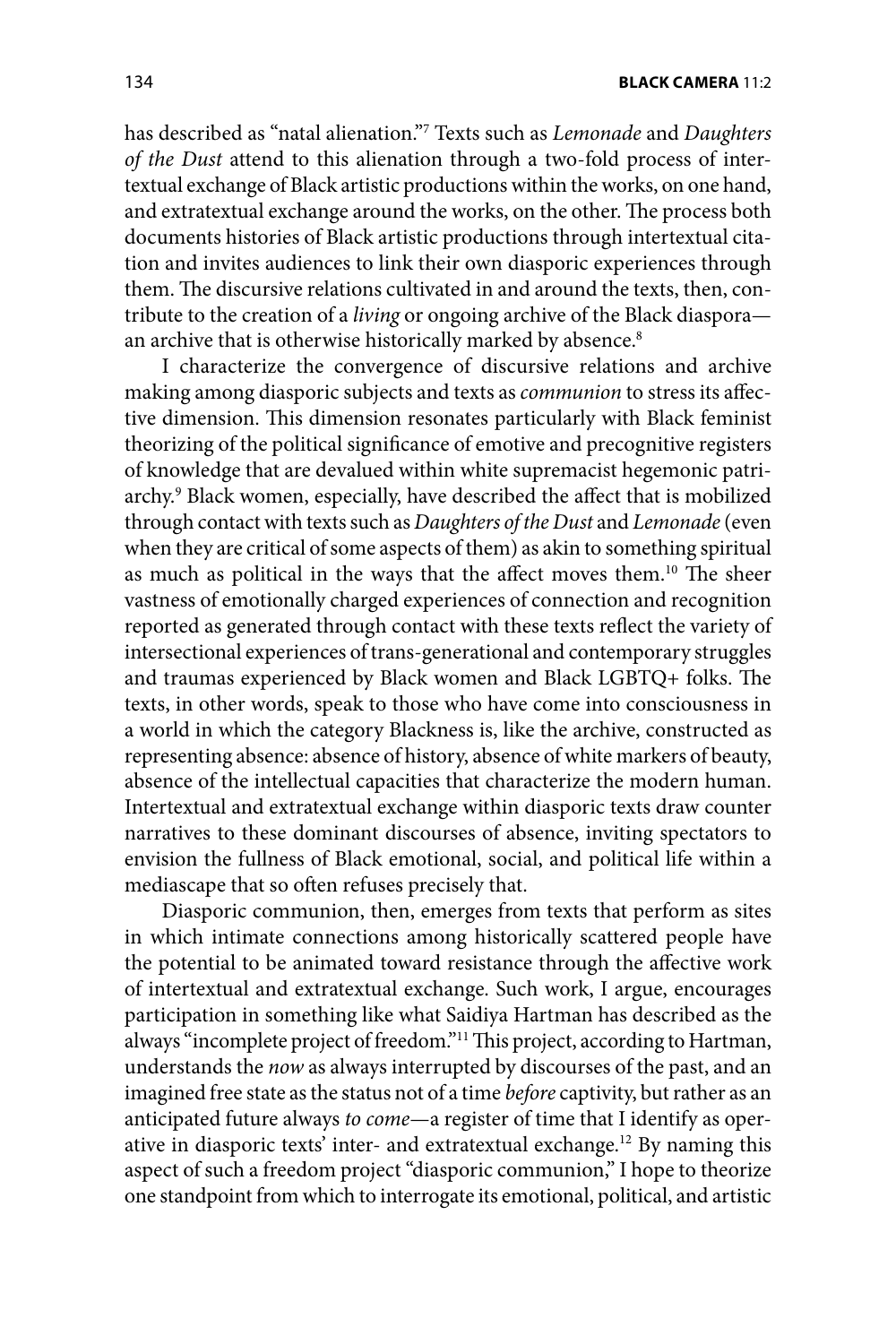labor, labor that is often carried out by women in the invocation of kinship at geographical and historical distance.

#### **Imagined Interiorities and the Intimacy of Place**

To claim *Lemonade* as participating in a project toward a liberated future might appear a bit hyperbolic. The album is, after all, a product of the mainstream capitalist tour de force that is Beyoncé and the "BeyHive," and the intimate, confessional nature in which Beyoncé laments the infidelity of a cheating husband can easily be read as an exploitative and carefully controlled marketing technique. As Alicia Wallace points out in a special Close-Up section on Beyoncé in the Fall 2017 issue of *Black Camera*:

People struggle to limn the distinction between the person and the brand, and this confusion may be her greatest success as it feeds intrigue and enthusiasm. . . . The magic is in the invisibility of the line between performer and person. We do not know where one ends and the other begins, or if they are one and the same. . . . Does [Beyoncé] endure the same struggles as many of her fans, or is she only using them to forge a deeper bond?<sup>13</sup>

Wallace, along with bell hooks, Mako Fitts Ward, and others, conclude that *Lemonade* problematically reproduces capitalist ideology, commodifies Black struggle, and displays symptoms of colorist racial politics, all while exploiting the sense of intimacy that the album garners among fans, ultimately undermining its feminist liberatory potential. In the same Close-Up, Ward notes:

[Beyoncé's] performance is rooted in the glamour of radicalism, not its actual implementation. While there is deep cultural longing for what she represents to thrive amidst a mediascape that historically has demonized Black women, Beyoncé's fetishized Black feminist radicalism has transformed the politics of social movements into a set of commodities that ultimately sustain her personal empire.<sup>14</sup>

For Wallace, "It is unfortunate that people are so starved for relatable and aspirational content that they are prepared to buy in, literally, to capitalist brands of social justice."15 *Lemonade* certainly is ultimately but a commodity—and one that exploits images of radical Black feminism for capital gain at that. However, to read it outside the question of Beyoncé's personal commitment to radical politics and instead in terms of its dialogue with a constellation of texts that foreground Black women's interiority, heterogeneity, strength, and vulnerability, draws attention to a project in which Blackness signifies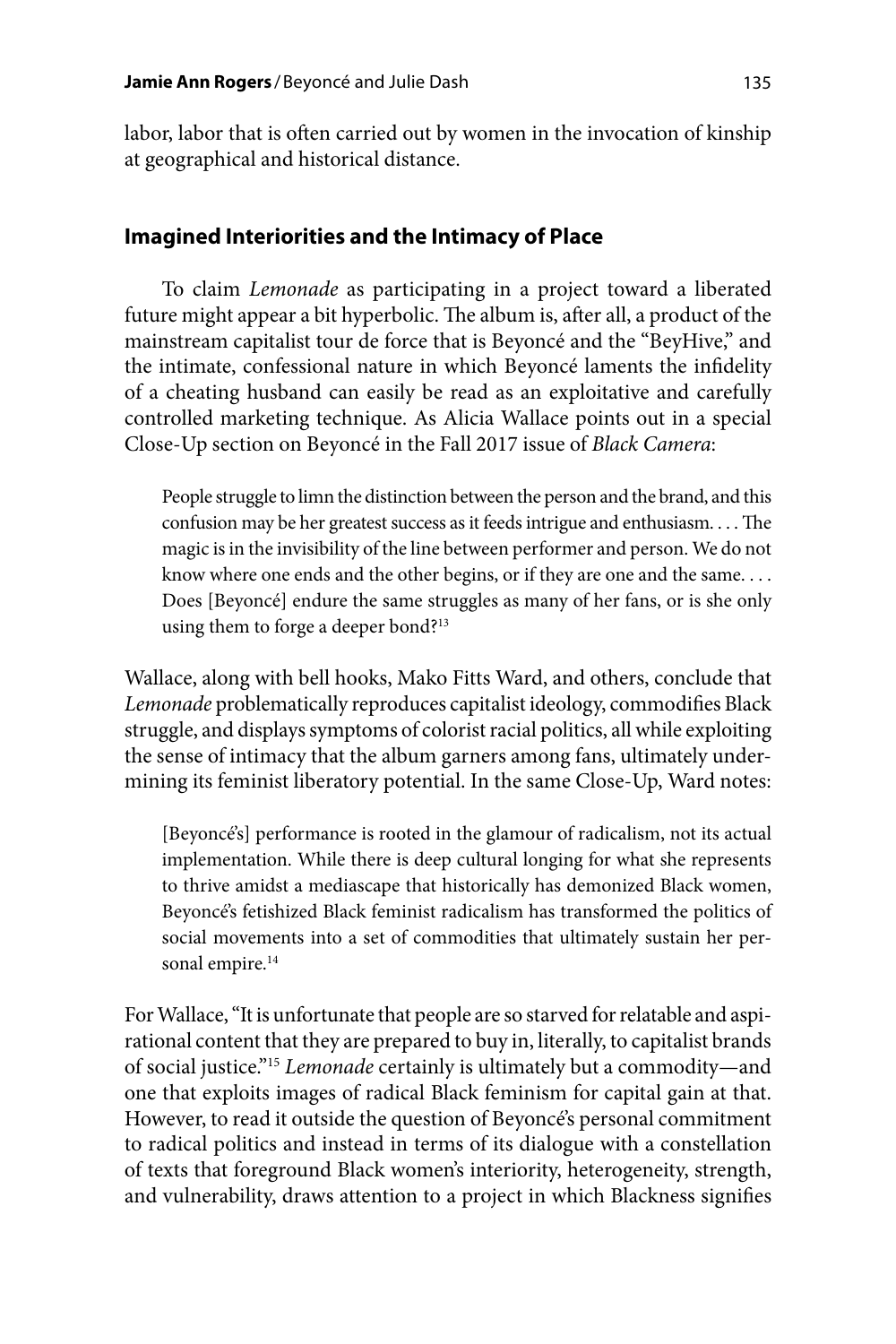possibilities of narratives that are *other than* the master narratives of Western epistemology and its concomitant teleology of the commodity. hooks, even in her critique, notes that

the construction of a powerfully symbolic black female sisterhood that resists invisibility, that refuses to be silent . . . in and of itself is no small feat—it shifts the gaze of white mainstream culture. It challenges us all to look anew, to radically revision how we see the black female body.16

The symbolic construction of Black female sisterhood in *Lemonade* is made all the more prescient by the discursive relationships that emerged extratextually around it, and that reemerged around Dash's *Daughters* after its release, as sites of diasporic communion.

The cult of the BeyHive that has materialized within the digital world of Beyoncé fandom over the course of the past two decades exploded once again when the visual album dropped in February 2016, just after her performance of "Formation" at that year's Super Bowl announced her alignment with Black Panther imagery and the contemporary Movement for Black Lives (this, at a time when overt white supremacist movements were being buoyed by a then-presidential candidate who, as president, refuses to disavow, let alone condemn, white supremacist movements). Due in part to the album's candidness, Beyoncé fans were immediately enamored with what they felt was an intimate exploration of the pop star's "inner life." One *New Yorker* article, for example, declares that the album is "a window into the soul of an icon whose inner life has always seemed just out of reach."<sup>17</sup> Laying bare struggles in her relationship with her husband, JAY-Z, the article goes on to say, "*Lemonade* declares that misogyny is at its most potent and complex within the bonds of love." To be sure, the album represents on the surface a reckoning between a woman scorned and the man she nevertheless continues to love. The initial "chapter" of *Lemonade*, "Intuition," foreshadows the story of love and betrayal to come, with each subsequent chapter title being reminiscent of various stages of grief and healing, from "Anger" all the way to "Redemption."<sup>18</sup> The allusions to Beyoncé's own life are not particularly veiled: she tosses a wedding ring at the camera early in the album during the ferocious "Don't Hurt Yourself," while home footage of the couple's wedding and appearances of a loving JAY-Z toward the end of the album chronicle the marriage's trajectory toward reconciliation.

The "truth" of autobiography of the album, however, is somewhat beside—and even distracting from—the point. The complex allegory that *Lemonade* weaves through reference to (what may or may not be the truth of) Beyoncé's personal life functions as an aesthetic technique (even if also a marketing technique) that performs stories of imagined interiorities of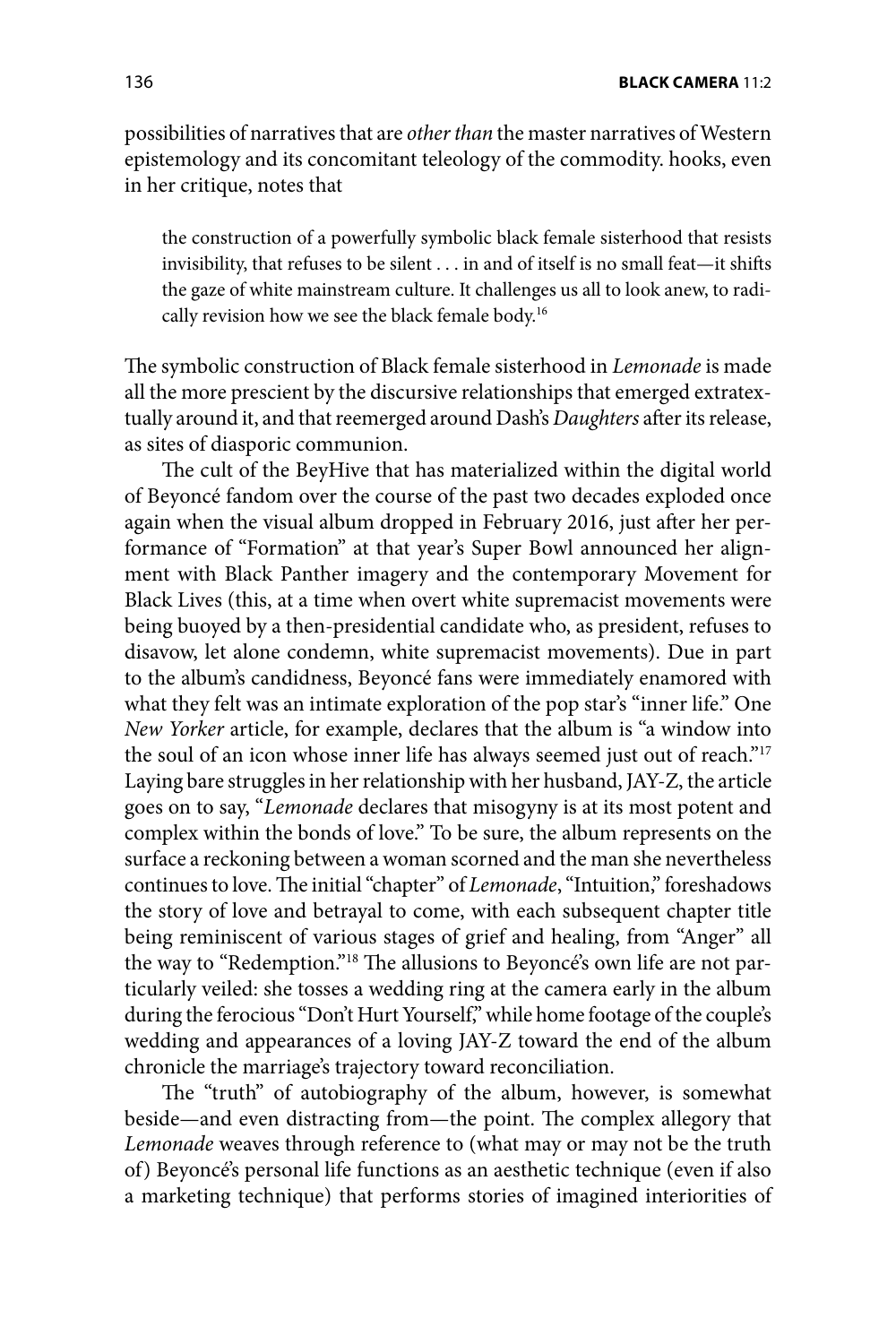multitudes of Black women of the diaspora. This intimate performance might be read not so much as personal confession, but rather as something akin to what Uri McMillan calls performing as "avatar." The Black women performers McMillan describes "wield performance art—and their 'ambiguous status' as both real persons and 'theatrical representation(s)'—as an elastic means to create new racial and gender epistemologies."<sup>19</sup> Beyoncé's performance of the betrayed woman, while mapped on to her personal life and marriage to JAY-Z, is less about Beyoncé the person, and more about "Beyoncé" the avatar who wields her ambiguous status as both untouchable celebrity and as close confidant in order to expose a variety of stories of Black life in America in a way that speaks to fans on intimate terms while at the same time maintains their fantasies about her.

The performance, however, registers a contradiction that is at the heart of many of the critiques of the album; while the "exposure" of stories of Black life refuses anti-Black rhetoric that denies Black people—and Black women in particular—the capacity for interiority, it also reproduces anti-Black narratives that structure that denial through the commodification of Black women's lives and bodies for (white) viewing pleasure. On one hand, the confessional quality of the album, which is most explicit in the album's lyrics and through its repeated use of Knowles/Carter family photos and home videos, reifies an easily commodifiable heteronormative narrative about Black women's betrayal, self-healing, and redemptive forgiveness within the bonds of marital love, and clearly functions to drive massive sales. On the other hand, the intertextual referentiality of the filmic elements operates fundamentally differently. Here, revelation is not for the sake of a dominant spectatorial gaze and the procurement of sales, but rather it acts to expand upon the counter narratives and living archives that are created within and between diasporic texts, and thus imbricates the avatar Beyoncé within a genealogy of Black women who refuse simple liberatory narratives and their disavowal of prevailing structures of anti-Blackness.

Oneka LaBennett suggests that rather than thinking of the visual album's intimacy as autobiographical, it might better be framed as auto-*ethno*graphical. In the tradition of *Daughters* and in the tradition of Zora Neale Hurston, the counter narratives created in *Lemonade* are gleaned from Beyoncé's own experiences in her cultural milieu and the milieu of the South, and are linked to wider understandings of Black girlhood and Black womanhood through inter- and extratextual exchange.<sup>20</sup> Reference to Beyonce's personal life and cultural experiences can again be read as allegorical, weaved into cohesion through the combination of music and images and their intertextual associations, as well as through the words of London-based, Somali-born, Kenyan poet Warsan Shire, whose poetry Beyoncé speaks during interstitial moments of the visual album. The effect is to link the album's chapters and to draw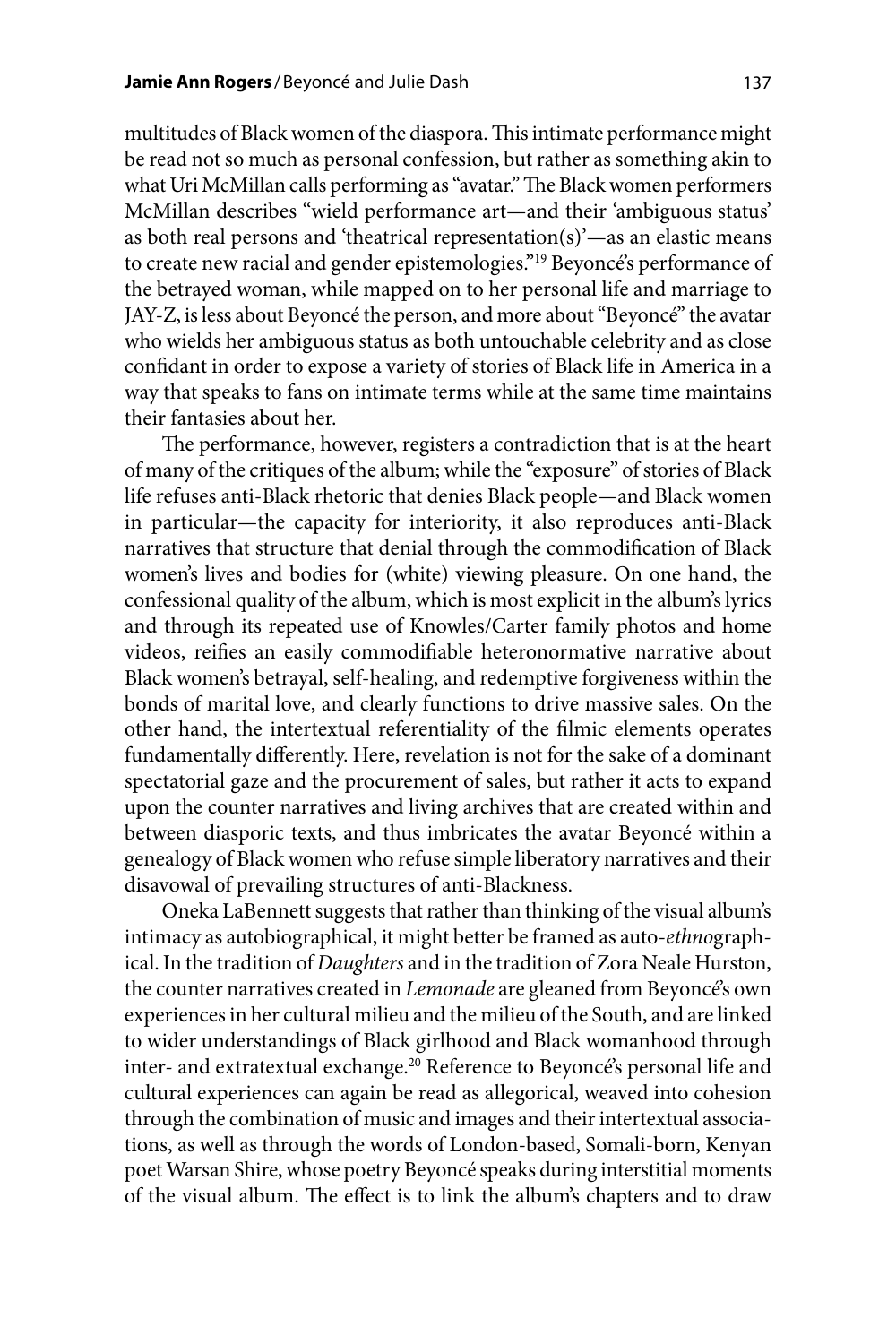together the story of Beyoncé as "real person" and Beyoncé as "performer of stories" into an expansive whole. Early in the album, for example, Beyoncé recites: "You remind me of my father, a magician . . . able to exist in two places at once. In the tradition of men in my blood, you come home at three a.m. and lie to me. What are you hiding?" The specter of the cheating husband/ father is paired with fraught images that evoke a sense of trans-geographic and trans-temporal experience, rather than the singularity of Beyoncé's personal life: plantations and forts occupied by Black women, some of whose ancestors could be the very slaves who built them; the Superdome, empty of the people who sought refuge there when the levees broke, but found only trauma instead; and mothers holding photographs of dead sons: Sybrina Fulton, Gwen Carr, Lezley McSpadden (fig. 4).<sup>21</sup> These expressions of devastation wrought by state-sanctioned violence and structural neglect, alienation, rape, and familial rupture are juxtaposed with intermittent shots of long open spaces. Trees with moss dripping from their branches, like the tulle of the women's dresses, evoke the cruel beauty of the Antebellum South—the landscape at which the Igbo took one glance, and turned to walk back across the sea—while Black women dressed in elaborate Southern gothic gowns posed on plantation porches and within a fort's cannon tunnels stare back at the camera, evoking the resilience and resistance of characters in *Daughters*  and speaking to the *now* as always interrupted by discourses of the past.<sup>22</sup>

References to the cultural milieu of the South, to the flow of bodies from Africa to the Americas, and to contemporary and historical anti-Black violence through the evocation of intimate interiority elicit histories that take on new meaning as they are placed in different spaces and time periods. Intertextual references to spaces and landscapes in *Lemonade*, for example, extend the excavation begun in previous texts of histories in which the interior lives of the enslaved and their descendants are otherwise written out through violence, silence, and the production of shame. Geographically, *Lemonade* links New Orleans, where it was mostly shot, to Saint Helena Island through its reference to *Daughters*, where the latter was mostly shot. This then links Saint Helena's historical position as one of the last stops along the slave trade route to contemporary instances of anti-Black structural neglect in New Orleans, including that which led to the absolute catastrophe of Hurricane Katrina. Further, *Daughters* links Saint Helena Island to the Southern Sea Islands more generally, which are off the coast of South Carolina and Georgia, by way of its double relocating of Igbo Landing: First away from its historical site on St. Simons Island, and second from its literary site of the fictional Tatem Island in Marshall's *Praisesong. Praisesong* further widens the spatio-temporal frame, as protagonist Avey travels between Caribbean islands, dreams of the Middle Passage, and experiences a spiritual and political awakening through ancestral communion. As LaBennett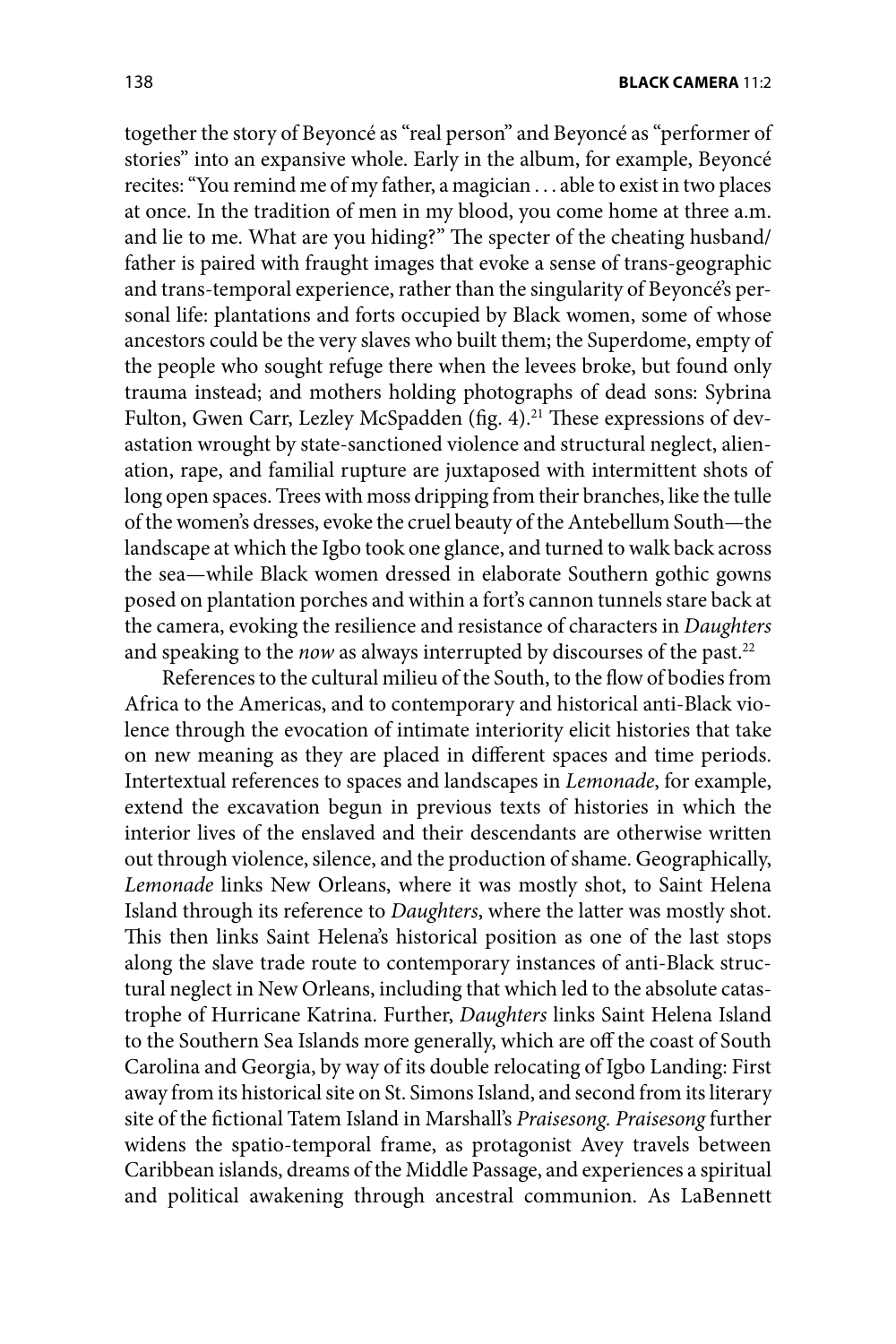

Figure 4. *From top to bottom*: (a) Sybrina Fulton, mother of Trayvon Martin; (b) Gwen Carr, mother of Eric Garner; and (c) Lezley McSpadden, mother of Michael Brown. These "Mothers of the Movement" hold photos of their sons, all murdered in instances of state-sanctioned violence. Screen grabs by author.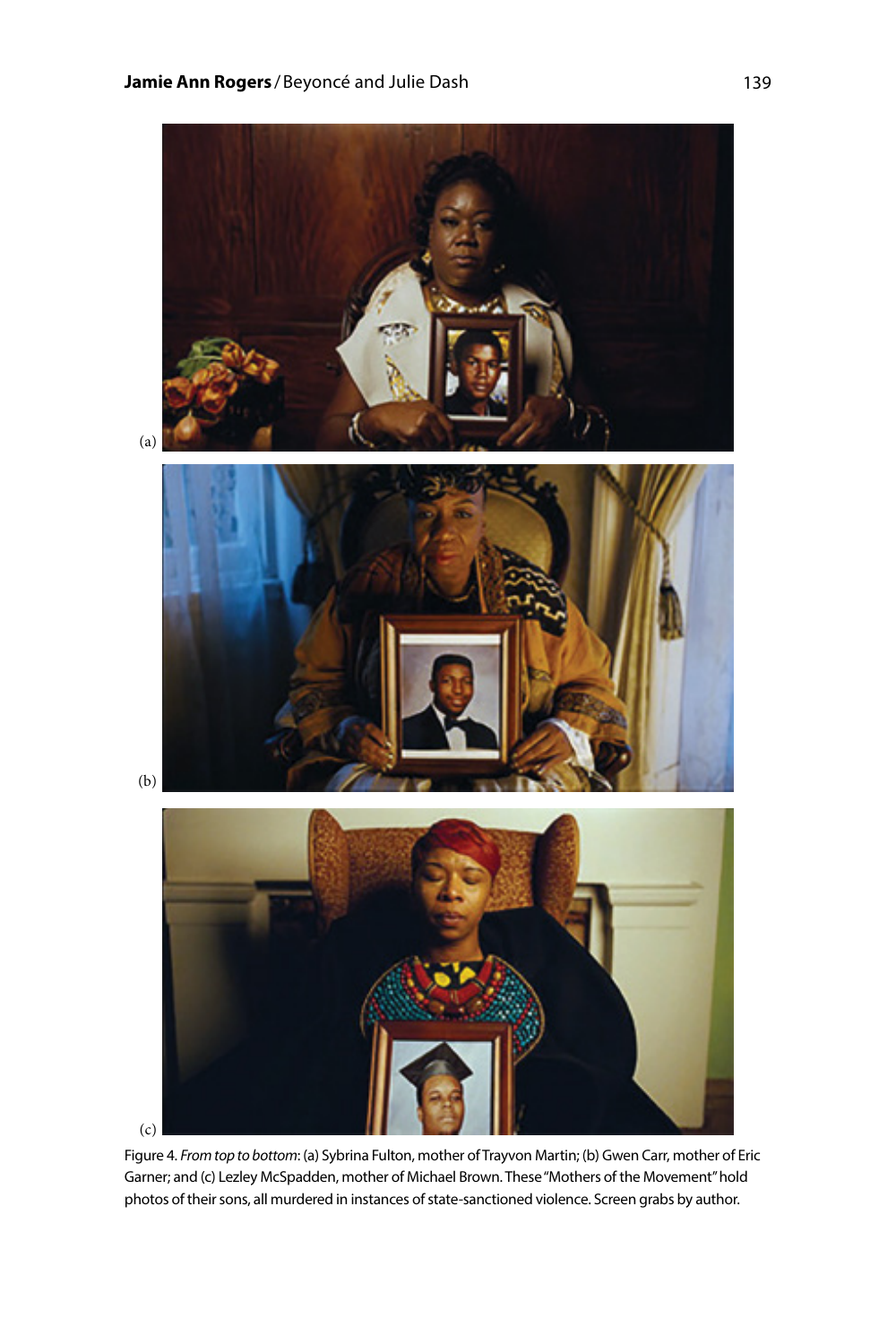notes, *Lemonade*'s cross-pollination of musical traditions also connects the Caribbean to the US South and to Black urban spaces. The avatar Beyoncé serves as the symbolic link, with her own personal biography also drawing together a variety of cultural and geographic locations when she sings, "My daddy Alabama, momma Louisiana/You mix that negro with that Creole, make a Texas bama" in "Formation."

These geographic webs of referentiality draw a map of diasporic relations that theorizes African American and African diasporic identity as expansive and fluid, even while remaining attentive to the specificity of individual experience. The historical and geographic transposition within and among the texts destabilizes identity as enclosure and posits instead the production of history and identity as a form of immanence that is autonomous from fixed, nation-based formations. Black diasporic media consumers, whose personal cultural milieu are affectively linked to the allegorical and autoethnographic, trans-geographical, and trans-historical stories of the texts, are in turn invited into the expansive exploration of African diasporic identity that the texts perform.

#### **Boundary Crossing and Narrative Disruption**

The reclaiming of genealogy or kinship through expansive stories and voices of women in diasporic texts that evoke diasporic communion offers a discourse of community and belonging that is alternative to discourses in which identity is tied to a certain place-based essentialism or nationalism. Carole Boyce Davies argues for a reading practice that situates Black women's writing as "a series of boundary crossings and not as a fixed, geographical, ethnically or nationally bound category of writing" in order to redefine Black women's identity "away from exclusion and marginality."<sup>23</sup> Such a practice, when expanded to include Black women's artistic productions more generally, opens for consideration Black women's texts as spaces in which to theorize alternative practices of history and community making. The movement of female bodies across time and space in *Daughters*, *Lemonade*, and *Praisesong*, for example, can be read for its privileging of boundary crossing and fluidity as fundamental to identity experience, and to history and community as detached from any fixed place or time.

Boundary crossing in *Daughters* is rendered through Dash's retelling of the story of the Igbo in the context of the Peazant family drama. In *Lemonade,*  it is rendered through visual references to both Dash's and Marshall's telling of the story, which are then layered with symbolic images of hoodies, chains, and plantations, and shots of Black women's powerful oppositional gazes.<sup>24</sup> The associations between the texts encourage readings of Black cultural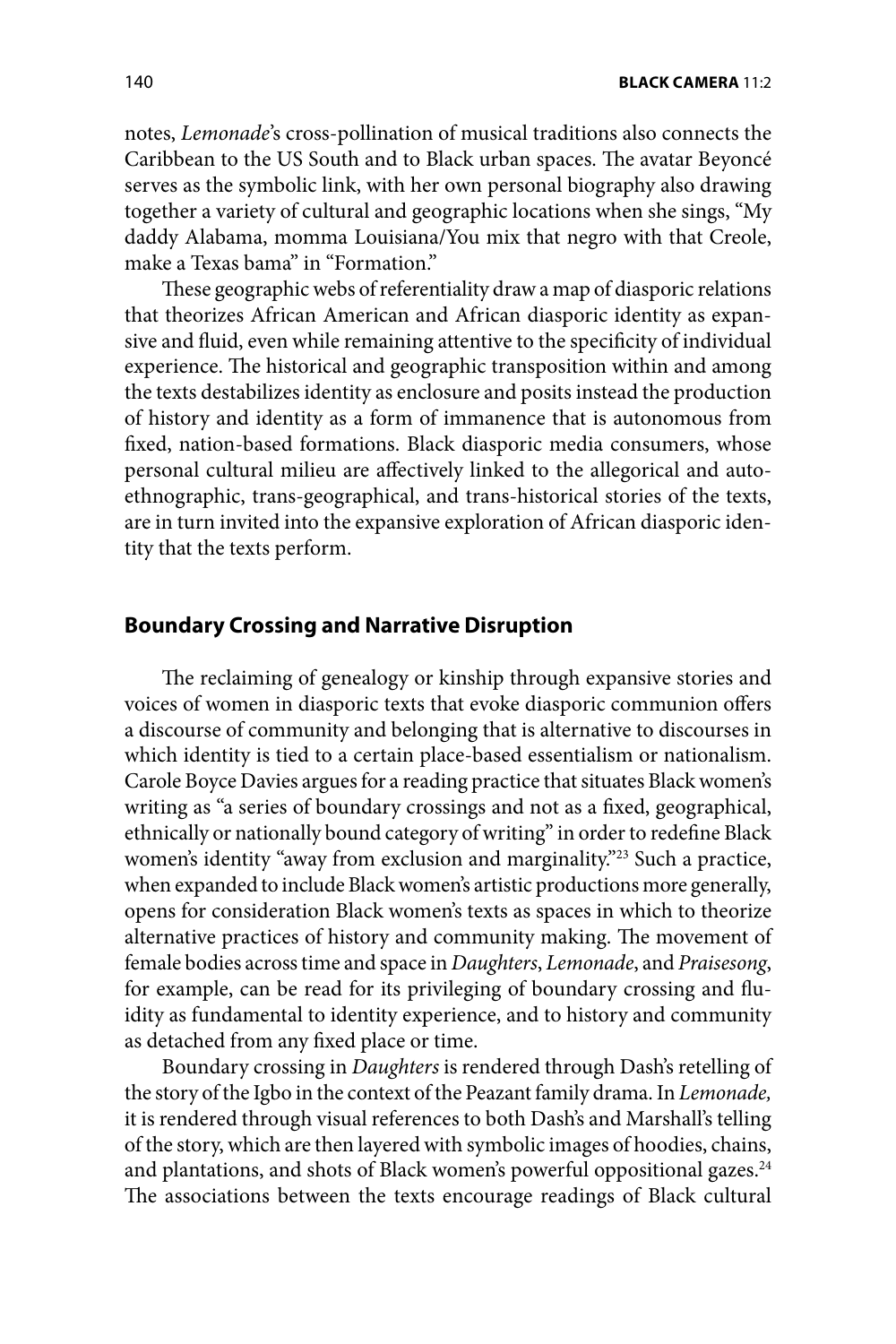productions that extend beyond textual borders, as well as beyond determinant locations in space and time. In these examples, violences committed against Black bodies *and* absolute resistances to these violences are represented as both indeterminate and boundless practices. Such representations disrupt epistemologies based in Western linear narratives in which "culture" or "civilization" is understood as emanating from the West, and increasingly "progressing" across space and time. As Anne McClintock has described, linear narratives of progress are foundational to the colonial project and the implementation of chattel slavery, and are operative through their coding of Blackness as close to nature (i.e., dirt, waste, and disorder), and thus "backward" in time. The prerogative of Western imperial progression, McClintock argues, is to transform nature/Blackness into culture/commodity by way of racialized hierarchies that support, first, the logic of slavery, and, then, the logic of commodity fetishism in which Black subjects are hailed into movement from darkness (the "dark continent" of Africa/nature) to lightness (Western enlightenment/consumer capitalism).25 Black diasporic texts such as *Lemonade* and *Daughters* disrupt these racialized narratives of progress through the counter narratives and archives each individual text produces, and through the expansive, intertextual associations that disturb the linearity of time and discreetness of space by way of their rhizomatic relations.

These narrative disruptions participate in diasporic communion by indicating the interconnectedness of diasporic experiences in ways that do not assume generational or place-based identity as necessarily constitutive of community. The disruptions are deepened when intertextual relations are read in connection with the extratextual life of a work as well. Extratextual elements of *Daughters*, for example, include its position as the first featurelength film directed by a Black woman to be distributed in theaters. The webs of referentiality that tie *Lemonade* to *Daughters* then also tie the visual album to genealogies of Black women's independent filmmaking practices—practices that themselves frequently call into question normative Western epistemologies and the gendered and raced narratives of progress they entail. Michelle M. Wright argues that these narratives of progress are so foundational to Western knowledge production that contemporary deployments of the category "Blackness" are themselves underpinned by them. US Black studies, she argues, has tended to locate Black identity as emerging from a specified point in time through the transatlantic slave trade, and then moving West to the Americas. This "Middle Passage epistemology," as Wright describes it, is frequently reproduced in media representations of Blackness, and neglects the *phenomenology* of Blackness: "that is, *when* and *where* it is being imagined, defined, and performed and in what locations, both figurative and literal."<sup>26</sup> The tendency to locate Blackness within a geographic linear narrative is followed by a tendency to locate it within a historical linear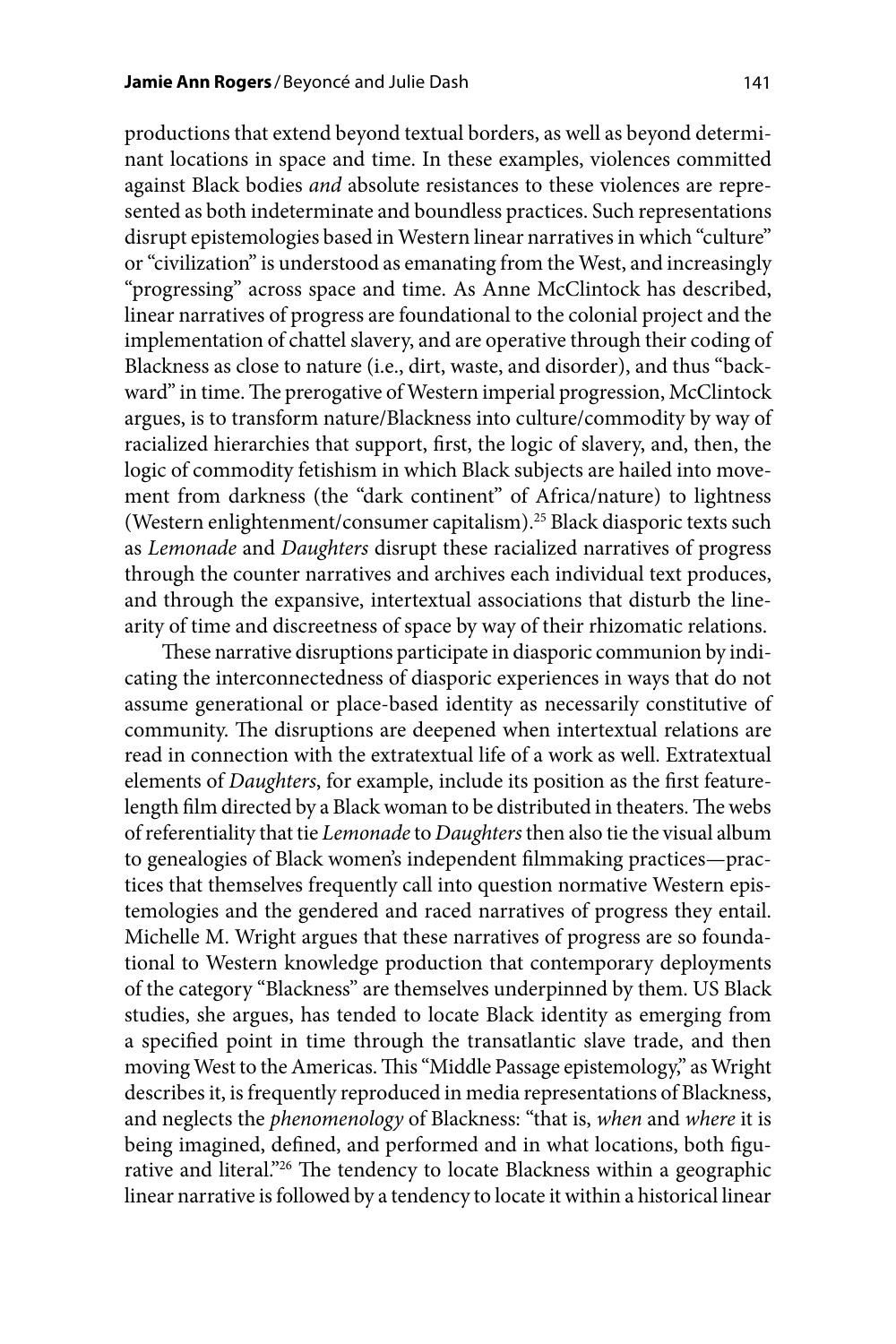narrative as well, which is characterized by stories of overcoming obstacles through struggle, and focuses primarily on slavery, colonialism, and the dominance of ancient African civilizations.<sup>27</sup> Such tendencies, Wright argues, necessarily exclude Black identities that do not fit within a transatlantic geographic and sociopolitical timeline, or within heteronormative, masculinist narratives that characterize histories of uplift.<sup>28</sup>

European and US Black Africans (particularly refugees and migrants) and their offspring, and US or European Blacks of recent white or Caribbean descent, according to Wright, are written out of contemporary narratives of Blackness, as are Black people whose identities do not fit within a particular moment's normative definition of Black progress. Queer Black agents of resistance rarely figure in Middle Passage epistemologies or in canonical Black texts, Wright notes, and Black women "are memorably present, just not as agents of progress; they are victims of racism whom the Middle Passage Black man is sworn to try to rescue or protect."<sup>29</sup> The inter- and extratextual relationship of texts such as *Daughters* and *Lemonade,* however, encourage readings of Blackness that are phenomenological even as they are expansive in time and space; that is, they foreground the *when* and *where* that Blackness is being imagined, defined, and performed through the very disturbance of the sedimentation of space and time that their relationships produce. For example, while *Daughters* and *Lemonade*'s inter- and extratextual references are in many ways specific to histories of US Black filmmaking and US Black Americans whose ancestries trace to the Atlantic slave trade, their focus on Black women and their inclusion of Black queer images and voices nevertheless subverts heteronormative nationalist narratives of racial uplift. *Daughters*' focus on folk life of the Gullah people emphasizes a cultural formation that is distinct from popular representations of Blackness in the United States, and these representations are complicated further by *Lemonade*'s relocating of them to the Louisiana Bayou. Further, *Lemonade*'s highlighting of poetry written by a Somali woman who was born in Kenya, immigrated to England as a child, and has resided in the United States refigures global Blackness and disrupts assumptions of Blackness in the United States as necessarily emerging from lineages directly connected to American slavery. So, too, do multiple cameos in *Lemonade* by Michaela DePrince, a ballet dancer who was adopted by a US family from Sierra Leone after her parents were killed during the civil war there, and Winnie Harlow, a Canadian model of Jamaican decent. Instead, they connect the construction of Blackness to multiple intersections of identities and to contemporary migration patterns that stem from intertwined economic and environmental crises, famine, civil war, and international military interventionism in the Global South.

Shire, DePrince, and Harlow's transnational biographical backgrounds are, of course, not central to the narrative of *Lemonade*, or even necessarily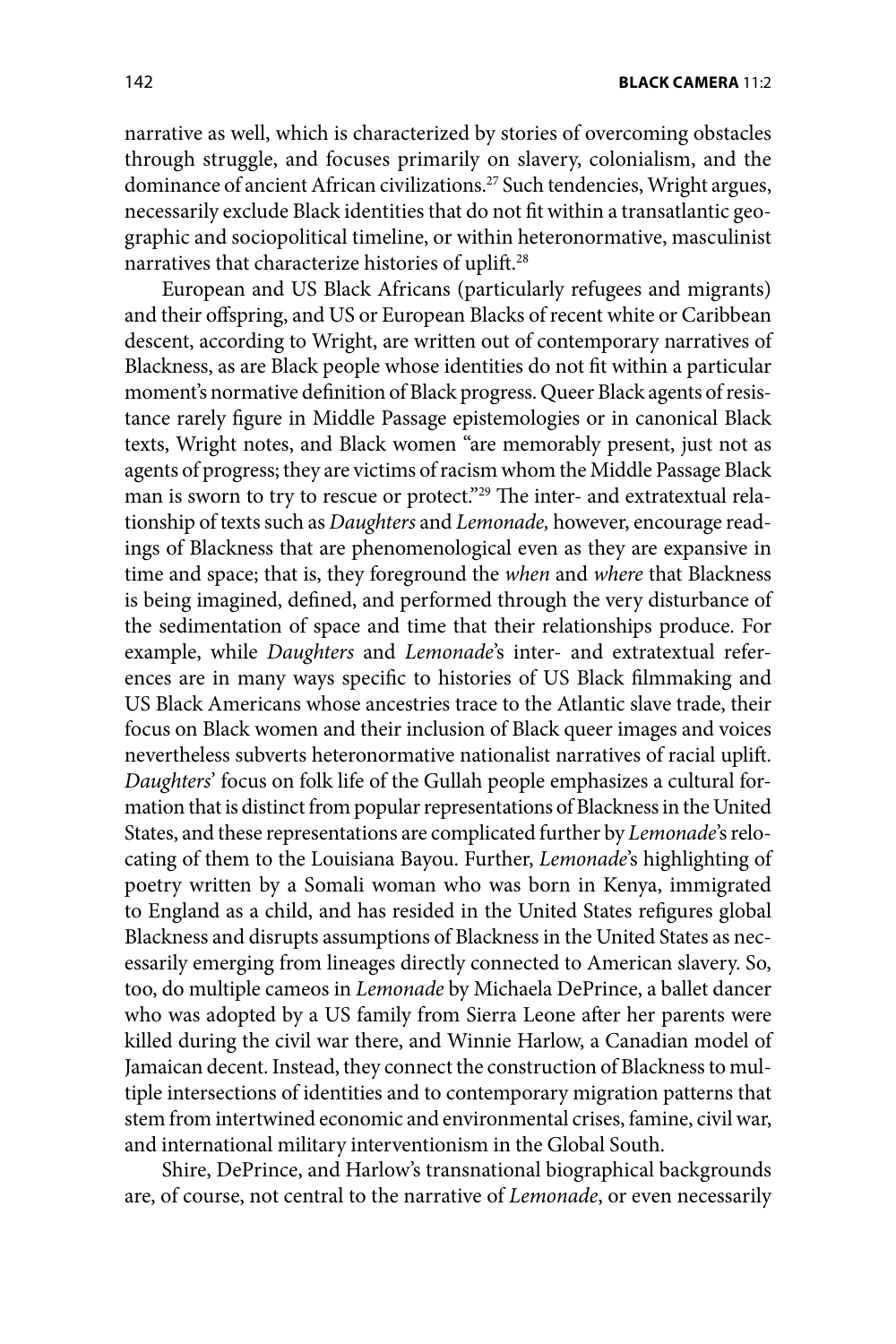known to the casual viewer. However, like *Lemonade*'s strategic deployment of Beyoncé's personal life as allegory, biographies of other players in the visual album act as extratextual components of the text's dialogic conversation; uncovering artists' biographical backgrounds (facilitated in the twenty-first century by social media and easily accessible online sources) and linking them to their work is part of the pleasure derived from pop culture, as the BeyHive's response to *Lemonade* attests. Further, if *Lemonade* is thought of as auto-ethnography, as LaBennett suggests, extratextual scrutiny of biography helps to weave together a heterogenous ethnography of Black life in the Americas with a nod toward experiential knowledge. It is, in fact, the expression of experience as knowledge and inclusion of queer voices that put *Lemonade* in transnational conversation with Black feminisms, LaBennett argues, which she says have "some roots in the South but . . . channel[s] throughout the globe."<sup>30</sup> The album's "sonic reverberations" with a wide range of musicians and genres, including the Caribbean influences in the track "Hold Up," and collaboration with The Weeknd, who is Canadian of Ethiopian descent, on the track "6-inch Heels," also puts *Lemonade* in dialogue with the broader African diaspora, LaBennett says.<sup>31</sup> Other Africaninspired elements of the album, including body art by the Nigerian artist Laolu Senbanjo and references to Yoruba deities, connect the diasporic elements to the African continent as well. The transnationalism of *Lemonade*'s extratextuality, then, situates the visual album's allegorical representation of Black life in the United States as both related to and other-than Middle Passage epistemology.

#### **Colorism, Commodity, and the Impossible Condition of Blackness**

None of what is argued above is to say that transnational and non-heteronormative gestures in *Lemonade* negate the criticisms of its commodity function. Certain aspects of the narrative, in fact, stand out precisely for their re-inscription of capitalist narratives of linear progress. Incorporating revolutionary imagery, such as symbols of Black Power, into a celebration of capital accumulation (Beyoncé unabashedly promotes various brands and businesses, including hers and her husband's, throughout the album) serves to commodify and "civilize" that imagery, appropriating it into the very socioeconomic fabric it ostensibly seeks to overturn. The power of Bey and her dancers appearing in Black Panther berets at Super Bowl 50 (during a time when players were following Colin Kaepernick's lead by refusing to stand during the National Anthem), for example, is largely undermined by the final lyric of "Formation" in which Beyoncé advises: "always stay gracious, best revenge is your paper."32 By reinscribing capitalist ideology in which the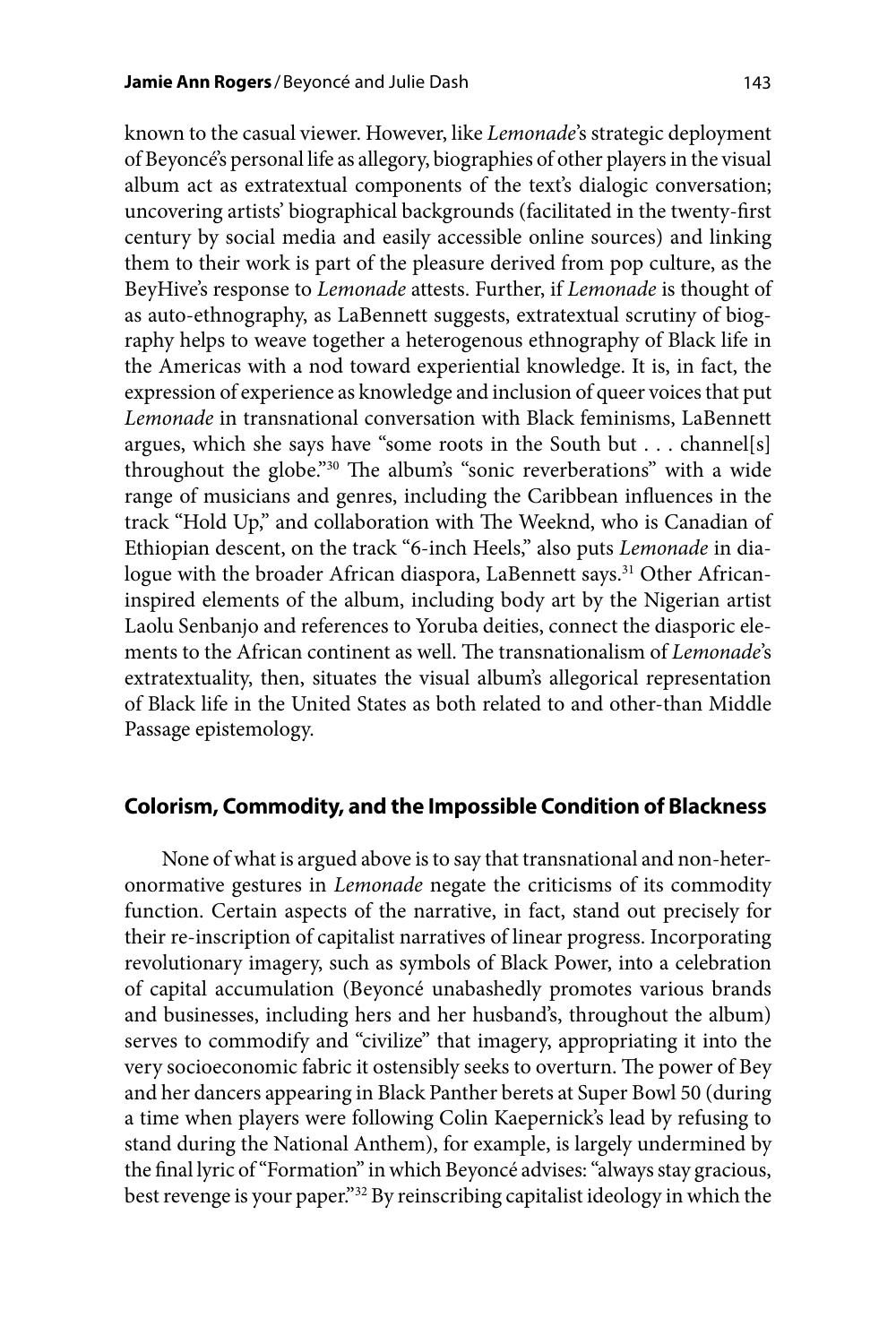accumulation of wealth, at the expense of resistance, is considered the best "revenge," the track largely empties the Black Panther iconography of its revolutionary socialist ideology and its emphasis on the intersections of racial and class oppression, and replaces it instead with a politics of capitalist accumulation and individualist, rather than collective, progress.

The aestheticization of the Black female body in *Lemonade* also risks inscribing commodity culture into otherwise radical imagery that celebrates the heterogeneity of Black beauty and rejects racialized normative standards of beauty.33 Tennis star Serena Williams, for example, makes a cameo in the visual album, "twerking" with confidence down the elaborate hallway of the Madewood Plantation House. Clad in a black leotard, her muscular physique defies the appeal to white, normative femininity that values a waiflike figure. Images of DePrince moving gracefully across the grandstand of the Destrehan Plantation, of Harlow posed among the trees, and of both holding photographs of Black men are stunning not only in their composition within the background of the plantation estates, but also in their aesthetic rendering of the skin condition, vitiligo, that marks both of their bodies with large patches of skin that are void of pigmentation. Harlow's success in the fashion industry has drawn endless commentary, prompting many to declare the present a new age of inclusivity in the notoriously closed field. However, such expansive "inclusivity" points to the limits of the politics of inclusion given its commodity function. If, as McClintock argues, the prerogative of Western imperial progression is the transformation of nature into culture through commerce, then the aesthetic rendering of "alternative" forms of beauty draw it into the very consumer culture that radical art seeks to critique. More than evidence of liberatory moves toward inclusion, then, such renderings are evidence of capital endlessly reinventing itself, and, as hooks commented nearly three decades ago about appropriative commodity culture, serve as the "'spice' . . . that can liven up the dull dish that is white culture."<sup>34</sup> Close-up images of Harlow's face, mouth encircled by loss of pigmentation, and arms, marked with long strips of white, are often the focus of her poses, aesthetically exoticizing her non-normative "ethnic" beauty (vitiligo is most noticeable in people who have darker skin) in such a way as to make it easily consumable to mainstream popular culture.

Multiple cameos by the young model Ava Clarke, who was diagnosed with albinism as a toddler, more precisely exemplifies the circular process of commodification of difference and its relationship to linear narratives of progress. For example, while natural afro-style hair is celebrated in *Lemonade*  as an homage to resistant Black culture ("I like my baby heir with baby hair and afros," Beyoncé playfully croons to images of her daughter and Clarke, both sporting natural hair, frolicking through the plantations), the exotic whiteness of Clarke's appearance is what is often highlighted as a sign of her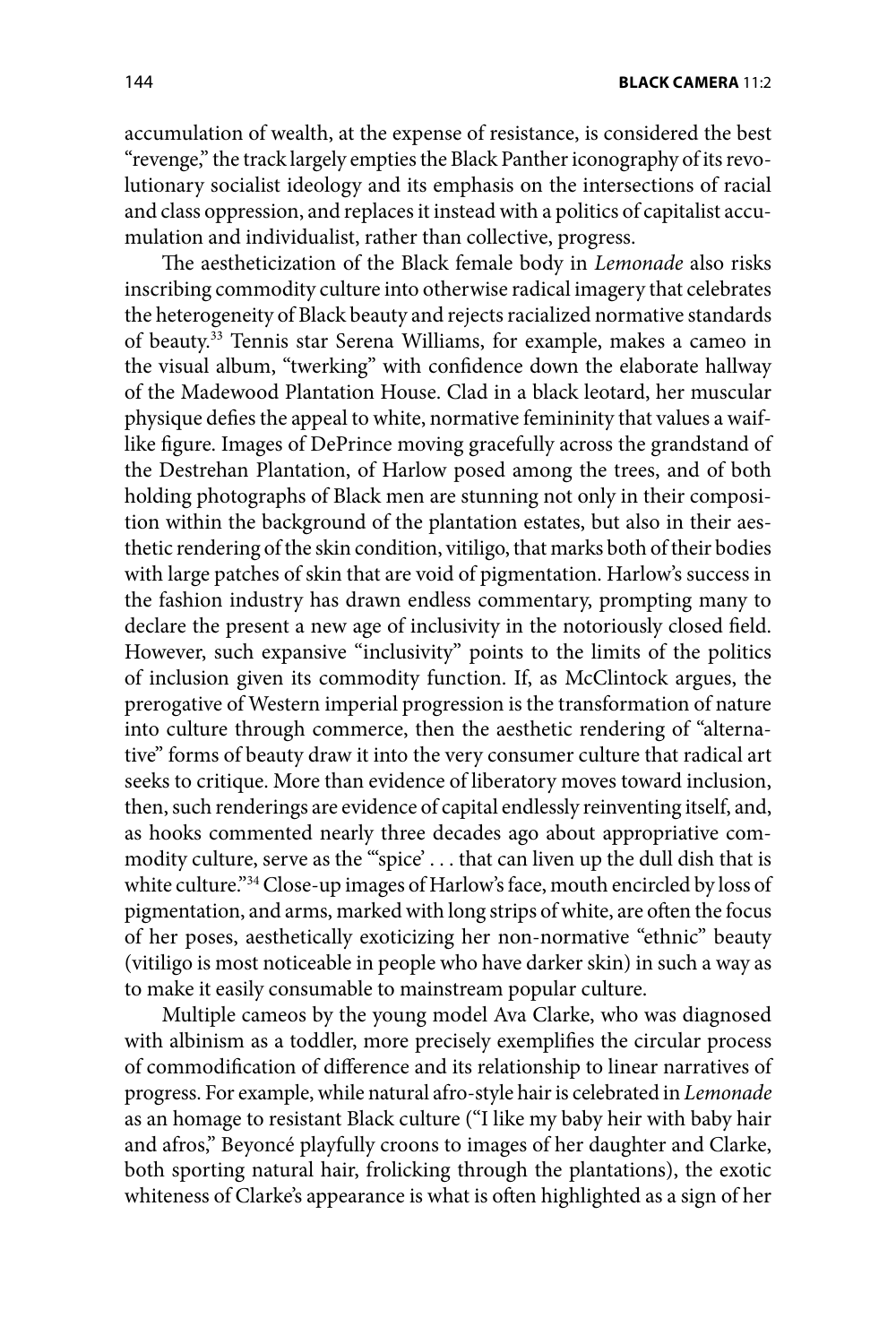beauty. A publicity Web page (which was taken down sometime in 2017), for example, stated that when Clarke was born, it was clear that she had "a gift": "Despite her parents' brown eyes and African-American decent, Ava appeared fair skinned, with blue-green eyes and bright pink lips. Although her hair was barely there, it was clearly blonde. Ava was breathtakingly beautiful!"35 Nicole Fleetwood has noted that colorism such as that implicit here, fixes "a scale of blackness based on dominant structuring principles of the field of vision" that "mark and decipher difference and value" based on gender and racial hierarchies.<sup>36</sup> McClintock's argument that Western imperialism's narratives of progression codes Blackness as 'backward" in linear time corresponds with the colorist privileging of light skin over dark, straight hair over natural, waif thin figures over full bodied—what McClintock describes as "the iconography of evolutionary progress from ape to angel."37 The promotion of the visibility of Clarke's proximity to whiteness engages this iconography, marking her difference as value within the economy of Western imperialism.

If, however, we again consider *Lemonade* as part of a constellation of texts that encourage the engagement of diasporic communion, its display of the body as commodity can be read as the continuation of a history of its strategic use as agent of resistance as much as it can be read as capitulating to commodity culture and reinscribing linear narratives of progress. Perhaps most salient are *Lemonade*'s many references to the character Yellow Mary (Barbara O.) in *Daughters*, whose own strategic deployment of her proximity to whiteness gains her some freedom of movement and control over her own body. *Daughters* features a Gullah family, the Peazants, at a picnic in 1902 on the day before many of the family members are set to migrate north to the mainland. The major conflict in *Daughters* is the tension between family members desiring to enter the world of "progress" by leaving Saint Helena Island and its connections to Africa behind, and those who wish to remain, bear witness to that history, and continue practicing Gullah tradition. Yellow Mary perhaps best encompasses the tension between the desire to mend natal rupture by attending to lost ancestors and cultural traditions, on one hand, and the desire to enter the life of "culture" and the relative material comforts that are promised by modern narratives of progress, on the other. She also best represents the impossibility of either.

As the wayward member of the Peazant family, Yellow Mary left the island when she was a young woman, and is described by her family as "ruint" because she is a prostitute and brothel owner. Returning to the island with her lover Trula (Trula Hoosier), we learn in the film that Yellow Mary became a prostitute after having been taken to Cuba as a wet nurse. Desperate to return home, she "fix the titty" in order to dry up her milk. The novel *Daughters of the Dust* (also by Dash and published one year after the film was released)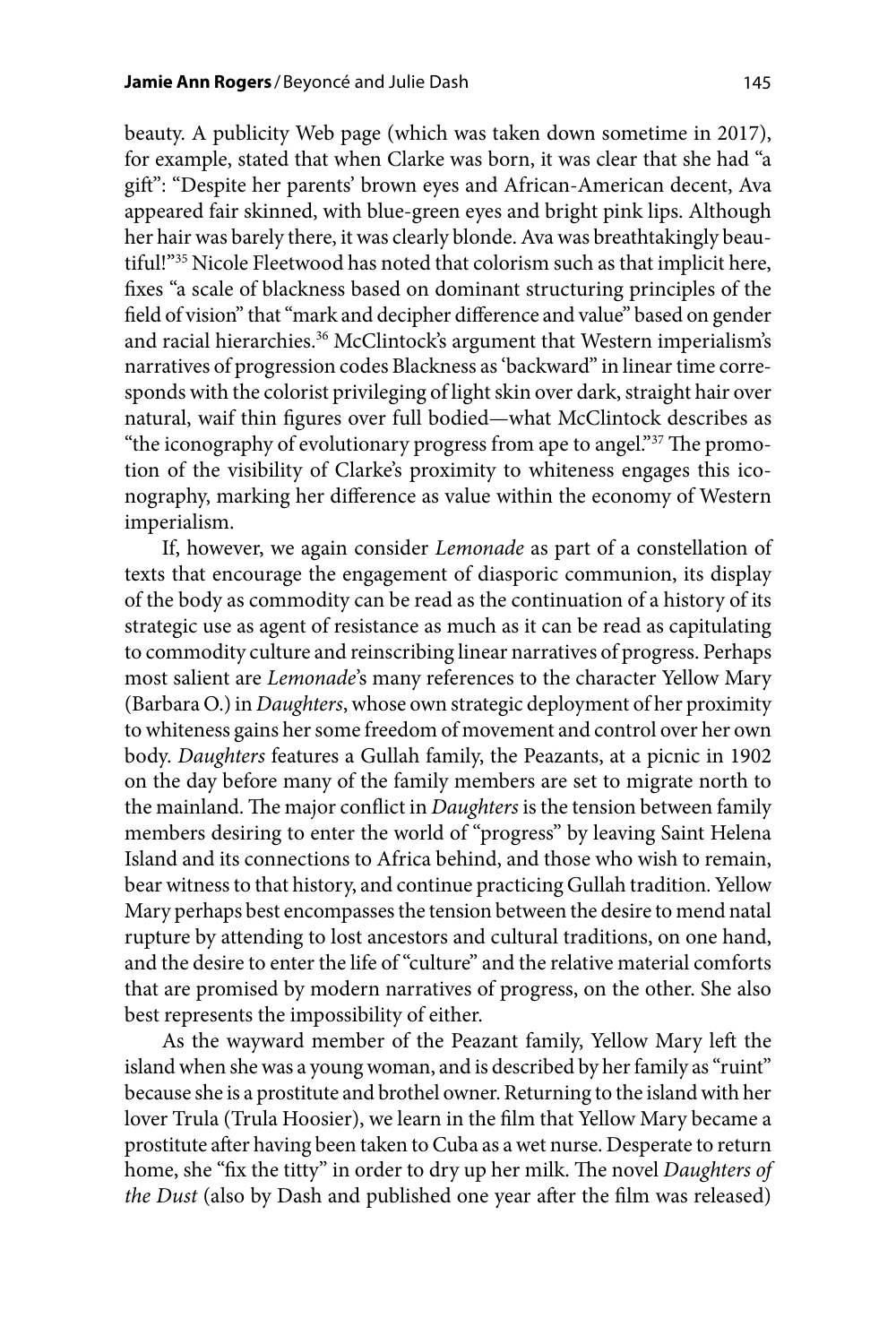picks up twenty years after the reunion, and tells the story in more detail: The master of the house repeatedly raped Yellow Mary before the mistress gave her money to make her disappear. It was with this money that she bought the brothel and began charging white men for Black women's services (which, as Yellow Mary points out, they were taking for free anyway).

Caroline Streeter notes that "mulatta" characters in African American fiction such as Yellow Mary have long represented access to class mobility and the possibility of escaping the "stigma" of Blackness.<sup>38</sup> Yellow Mary, named as such because of her lighter skin, has access in Savannah to consumer culture through the peddling of bodies that represent exoticism for white clients, on one hand, and through her own proximity to whiteness, on the other hand. At the same time, she risks losing access to her African cultural roots through alienation from her family and tradition. The "yellow" of Mary's skin is met with both envy and anger by women of the Peazant family, summed up by Cousin Viola's (Cheryl Lynn Bruce) muttered phrase, "All that yellow, wasted." Quoting Harryette Mullen, Streeter notes that this cryptic phrase

speaks to the Peazant women's ambivalence about the constellation of traumatic associations invoked by Yellow Mary and Trula—including rape, incest, miscegenation, racial passing, homosexuality, and prostitution—"when these experiences are perceived to be threats to collective identities as well as to the constructed continuity of tradition itself."39

Yellow Mary's arrival on the eve of the family's departure north, which Viola notes is the family's "first steps towards progress . . . [and] the culture, education and wealth of the mainland," brings a sense of foreboding to Viola's straight-laced Christian sensibilities, and taints her optimistic gaze toward the future. Yellow Mary, in other words, signifies for Viola the threatening undercurrents of "progress," when progress is marked by the Western imperial teleology of the commodity.

Later in the film, Trula sits with Myown, one of the younger Peazant women, looking at a Sears Roebuck catalog, or "wish book." In one of her few spoken lines, Trula points at images in the catalog and says, "I wish I had this doll . . . I wish I had this doll . . . I wish I had this to go inside my house." Myown laughingly replies, "You don't have a house!" Dash's shooting script indicates that Trula responds back "like a little girl." "I wish I did. If I did, I'd put this bed inside my house. Then I wish I had a rabbit." The simple gesture of desire to possess, to own objects, speaks to a history of dispossession or what Orlando Patterson notes is a particular quality of "social death": the juridical denial of the right to own.<sup>40</sup> Yellow Mary's resistant stance toward such social death—her means to ownership—emerges in the murky space of the commodified body.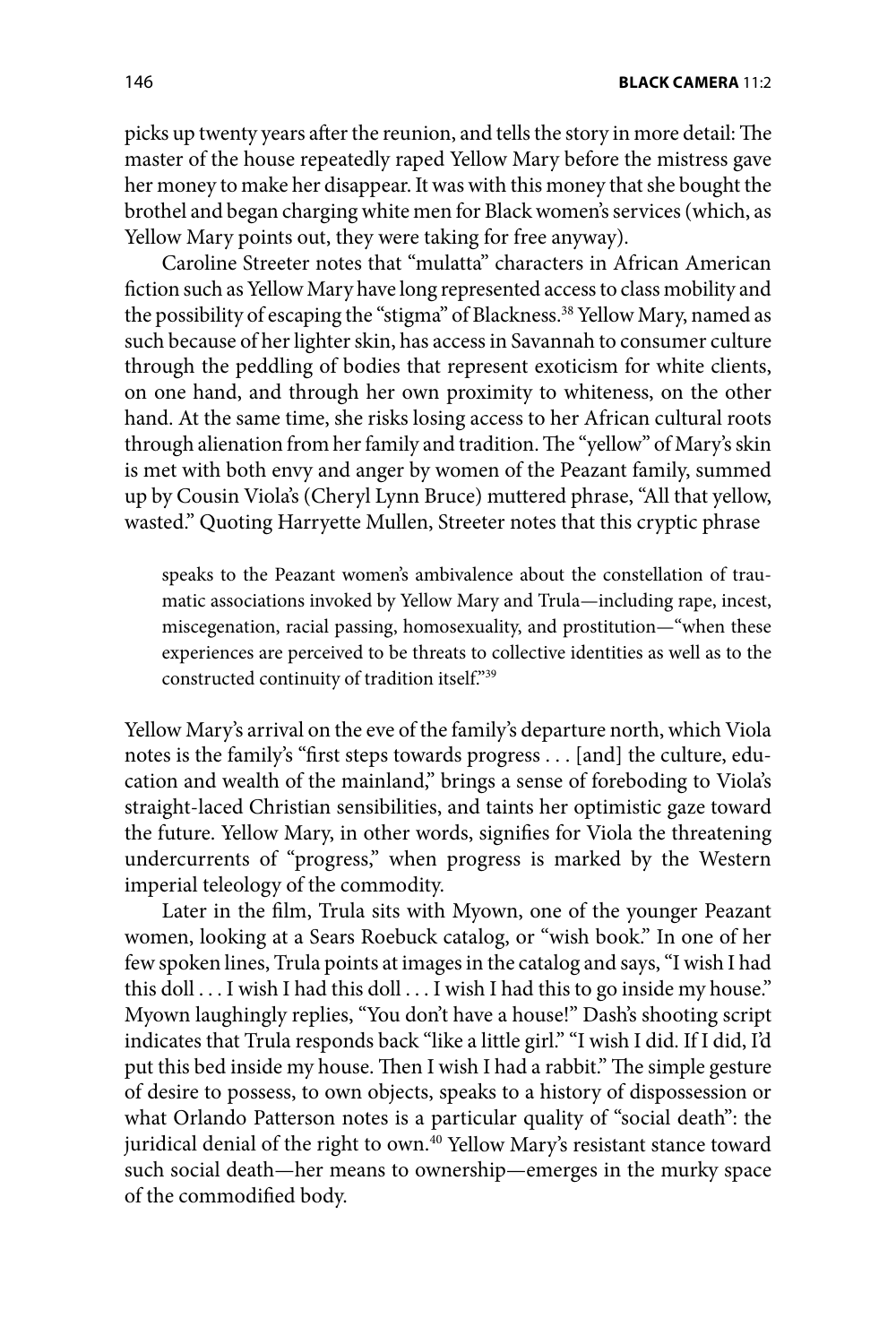*Lemonade*'s "6 Inch Heels" tells a more ominous version of Yellow Mary's story. The past and the future merge again here, this time with a focus on movement between a futuristic city setting in which darkness and pulsing red light brings Beyoncé and her entourage in and out of focus in various settings—in cars, on stages, in rooms of a brothel that are reminiscent of a plantation estate—wearing turn-of-the century Texas gothic gowns. The various images, juxtaposed with street scenes taken from Beyoncé's point of view in a limousine that linger over men loitering on city sidewalks at night, emphasize the complex relationship between Black women's autonomous working bodies and sexual and labor exploitation. About midway through the song, the last line of the chorus, "She don't gotta give it up, she professional," melts to a stop on the word "professional," refusing it the final syllable. In the brief moment of silence that follows, a series of images flash across the screen: A woman's hands creating a frame within a frame around a far off photo of man in a cowboy hat standing near a staircase in the brothel (eerily reminiscent of images representing Beyoncé's own late father in other scenes throughout the album); Beyoncé in a car lit by city lights; the same man in a cowboy hat walking down the brothel hallway; his shadow while a woman's hands reach out to him; then, more rapidly, the hallway lit in red, the word "LOSS," and an out-of-focus red cross. The music begins again just as the hallway pay phone bursts into flames. Fire then engulfs the ornate plantation brothel while Beyoncé and her dancers stand stone-faced on the porch. Faint sounds of birds chirping begin the next segment. A long, deep shot of a swampy marshland cuts to the profile of a pristine estate.

The juxtaposition of the images of a brothel burning down and the beauty of the estate, which in the video is now inhabited by Black women, like the character Yellow Mary and the avatar Beyoncé, represent the impossible condition of Blackness—the condition of being both commodity *and* creative agent of resistance. The gleeful devastation Beyoncé unleashes on cars and storefronts, brothels and plantations throughout the album, brings to mind images of looting during uprisings and natural disasters that represent a momentary breach of the reign of property. This, paired with the album's otherwise consistent celebration of commodity culture, illustrates the position of "in-betweenness" that Yellow Mary's character also represents. That is, it illustrates the emotionally taxing and contradictory desire to be admitted *as subject* into the world of capital exchange, when that is the very world that sets the conditions of Black women's abjection from subjectivity in the first place. The intertextual exchange between the two texts, then, opens a space for the labor of diasporic communion; that is, it opens space for diasporic subjects to perform (within the texts) and to interrogate (in extratextual exchanges around the texts) the duality of the very terms of subjectivity within structures of anti-Black capitalist patriarchy.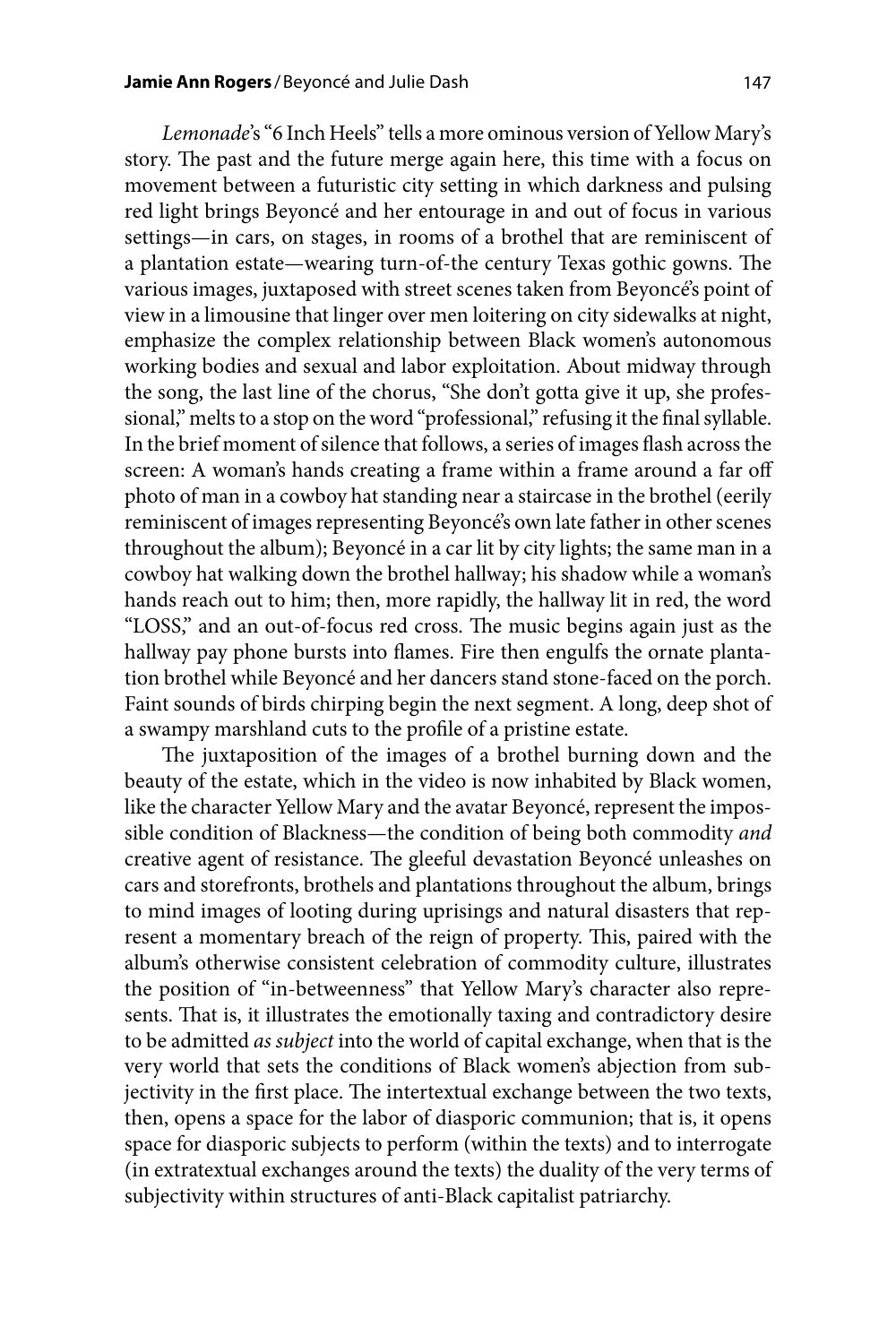#### **"We are the daughters of those old dusty things": Familial Reconciliation and the Archive of Wounds**

Patricia J. Williams notes the psychic trauma wrought by processes of becoming subject within a social and political space that disavows Black subjectivity: "Reclaiming that from which one has been disinherited is a good thing. Self-possession in the full sense of that expression is the companion to self-knowledge. Yet claiming for myself a heritage the weft of whose genesis is my own disinheritance is a profoundly troubling paradox.<sup>"41</sup> For Yellow Mary, the claim to material comforts in a world from which she is disinherited—that is, her claim to a position of relative privilege within the duality of subjectivity in an anti-Black world—rests in large part on her lighter skin color, itself a product of the history of violent sexual encounter between white men and Black women. Beyoncé, too, has been accused of capitalizing on her "high yellow skin" in her entry into the world of pop stardom. Wallace argues, in fact, that *Lemonade* reproduces the privileging of light skin and "good hair," despite Beyoncé's own gesture toward a rejection of colorist hierarchies in her now-famous reference to "Becky with the good hair" at the end of the track "Sorry." Referring to the previously mentioned line, "My daddy Alabama, momma Louisiana / You mix that negro with that Creole, make a Texas bama" in "Formation," Wallace says:

In a world where many black people work toward whiteness, try to find familial connections to whiteness, and internalize racism in ways that require alterations in language, cadence of speech, body, hair texture, and complexion, it is troubling to draw attention to anything that may neutralize blackness or make it more palatable. Can you celebrate your blackness, and call on other black people to celebrate with you, while drawing a line between your father's blackness and your mother's creole identity?42

For Wallace, the separation of Creole identity within what is supposed to be a pro-Black space not only hints at colorist hierarchies that celebrate whitening of the Black body and repeat colonial narratives of progress, but also attempts to celebrate Creole identity as detached from Blackness. Others, however, note that the liminal space in which mixed-race women like Beyoncé moves is part of the (anti-)Black experience. Blogger T. Anyabwelé from *Black Girl Speaks,* for example, points to colonial histories that fuel colorism; that is, the "division intentionally perpetuated through centuries of chattel slavery and forced miscegenation." Colorism, she goes on to say, is "the layered wounds of an earthed history cloaked in colonialism," in that it perpetuates both white supremacist racial hierarchies and divisions within Black community.<sup>43</sup>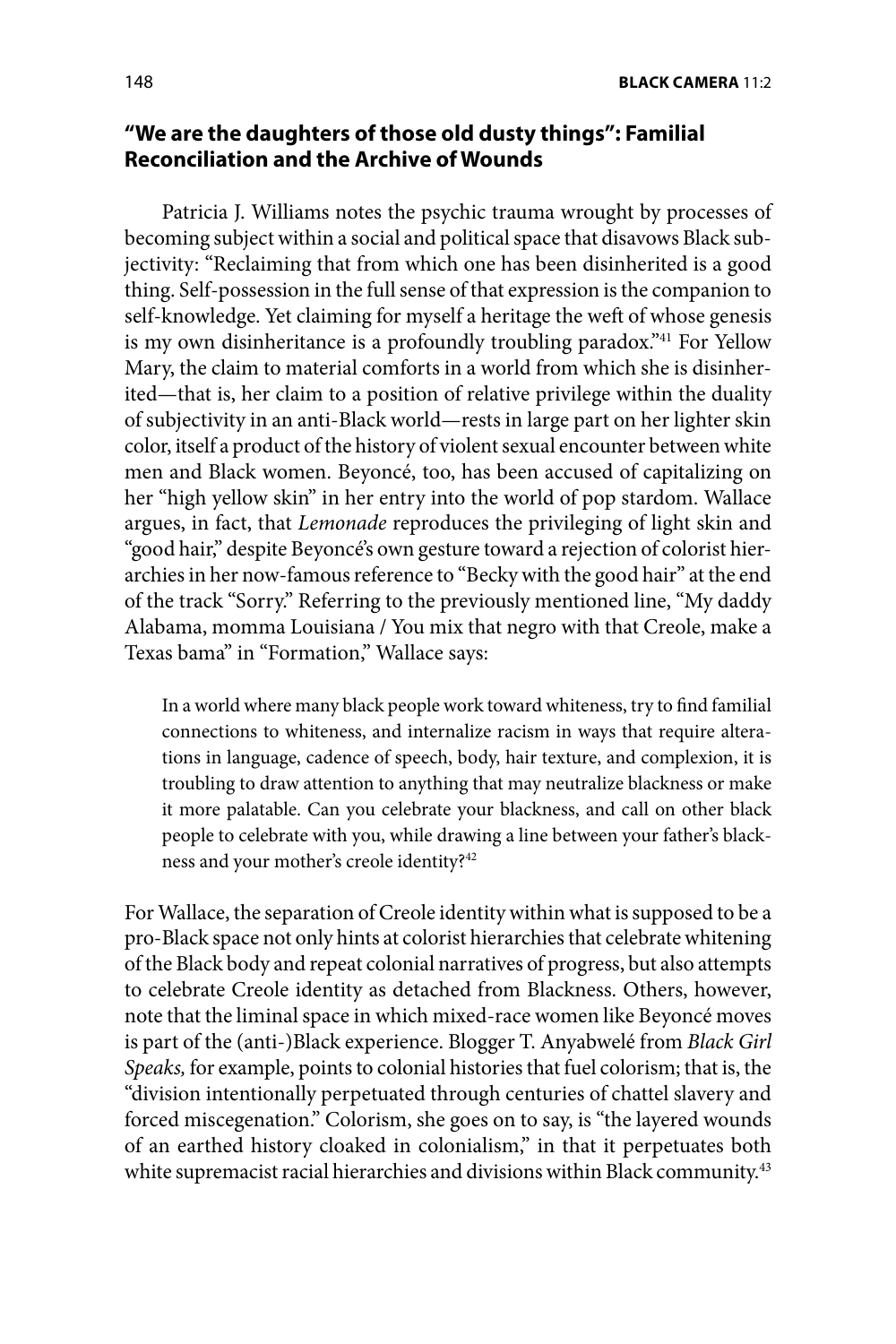The relationality of texts like *Daughters* and *Lemonade* works to slowly, and always incompletely, unearth that cloaked history. Scenes in *Lemonade*  that include shots of differently-hued women sitting in enormous oak trees while dressed in white gowns quote a scene in *Daughters* in which Yellow Mary sits idly in the crook of an oak next to Trula (fig. 5). Eula gazes up at them from the ground as Yellow Mary cautions her not to tell her husband who the white man was that raped her, if she does not want Eli to end up dangling from the very tree in which they sit.<sup>44</sup> "He doesn't need to know what could get him killed," she says. Trula looks on, a silent but notable presence: Her skin, even lighter than Yellow Mary's, also indicates a history of violated Black bodies. Later, Eula calls on the Peazant women to recognize their shared traumas and to embrace Yellow Mary back within the family fold. Distressed and clinging exhaustedly to her heavily pregnant belly, she burst out in anger: "If you are so ashamed of Yellow Mary 'cause she got ruined. . . . Well, what do you say about me? Am I ruined, too?" The shooting script explains further: "The women freeze in mid-motion, their mouths open, gaping. Sexual abuse, a legacy of slavery, is a part of their unspoken history. Hearing Eula's words, the women are 'shamed' for Eli and respectfully turn their faces away from him."45 Eula, however, does not hold back. She turns to look at each of the family members sitting and standing in the sand, circled around her.

As far as this place is concerned, we never enjoyed our womanhood. . . Deep inside, we believed that they ruined our mothers, and their mothers before them.



Figure 5. Women sitting in trees throughout *Lemonade* (a, b) quote scenes in *Daughters of the Dust* (c, d). Screen grabs by author.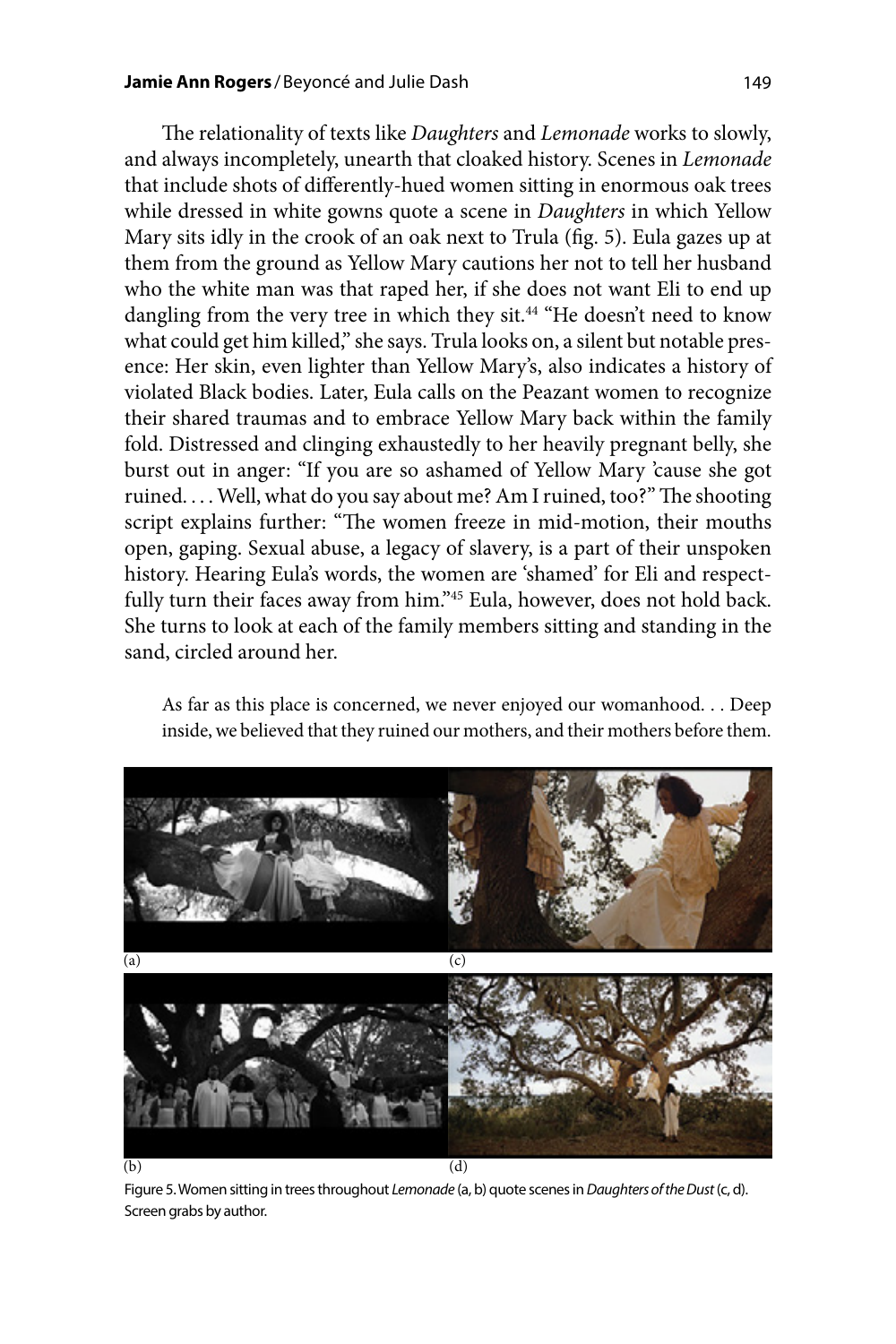And we live our lives always expecting the worst because we feel we don't deserve any better. Deep inside we believe that even God can't heal the wounds of our past or protect us from the world that put shackles on our feet. . . . Do you understand who we are, and what we have become? We're the daughters of those old dusty things Nana carries in her tin can. We carry too many scars from the past. Our past owns us. We wear our scars like armor, for protection. Our mother's scars, our sister's scars, our daughter's scars. . . . Thick, hard, ugly scars that no one can pass through to ever hurt us again. Let's live our lives without living in the fold of old wounds.46

The dusty things of which they are all daughters, the archive of wounds that Yellow Mary earlier in the film spoke of boxing up in a pink satin case, and the remedies, the things that Nana keeps in tin jars, are layered upon one another in *Daughters*, vessels in which bits of the women's interior, hidden lives are stored.

Shortly after the scene of women lounging in trees in *Lemonade*, Beyoncé breaks into the powerful track "Freedom." She stands on stage alone, staring at the women around her who are shown a few short minutes before gathered together to cook a large meal, just as the Peazant women do along the shore. Her rage simmers below the surface as she announces her intent to "march on the regular" toward an always elusive freedom. Midway through the track, the video begins to cut between various images of DePrince in the midst of improvised dance, of women standing and staring stoically back at the camera, and of the same women posed in trees. The chorus channels Eula's exacerbation as Beyoncé sings:

Freedom, Freedom, I can't move / Freedom, cut me loose / Singin', freedom, freedom, where are you? / Cause I need freedom too / I break chains all by myself / Won't let my freedom rot in hell / I'mma keep running / Cause a winner don't quit on themselves.

Eula, who Dash says represents the continuation of the Peazant family in both its secular and sacred unfolding,<sup>47</sup> carries in her body the wounds of the everyday violences of dispossession, even of one's own body ("the raping of colored women is as common as fish in the sea," Yellow Mary notes wryly at one point). And yet, she also carries the refusal of that dispossession. She embraces and protects her unborn child with all the fierceness that motherlove can conjure, a fierceness that reappears in "Freedom" in images of mothers clinging to photos of their dead sons, of generations of women lovingly brushing one another's hair, and of children at play, all in spaces that once stripped Black women of rights to themselves and their kin.

Familial reconciliation, in both texts, appears as the allegorical means toward a larger project of healing, toward breaking the "fucking curse" that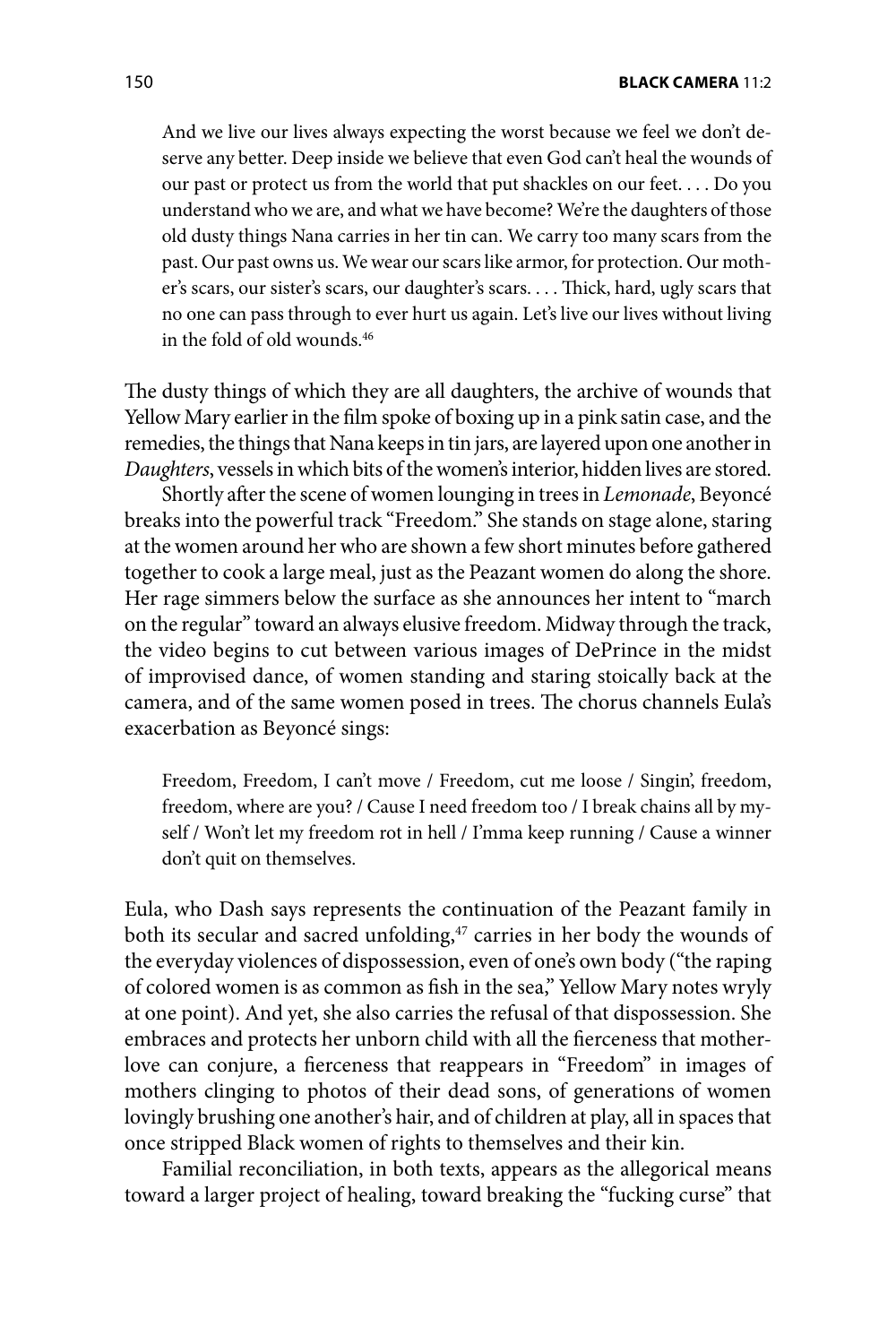Beyoncé speaks of earlier in the album, and imagining worlds in which emancipation is possible. Shortly before Beyoncé washes up on shore, embodied as the Igbo statue, she asks in a voice-over that recalls Eula's plea to her family to emerge from the folds of old wounds: "Why do you deny yourself heaven? Why do you consider yourself undeserving? Why are you afraid of love? You think it is not possible for someone like you? But *you are the love of my life.*" A line of women dressed in white walk from the ocean shore out to sea, appearing, like the Igbo, to walk across the water's surface (fig. 6). Later, Beyoncé speaks again:

Grandmother, the alchemist, you spun gold out of this hard life, conjured beauty from the things left behind. Found healing where it did not live. Discovered the antidote in your own kit. Broke the curse with your own two hands. You passed these instructions down to your daughter who then passed it down to her daughter. . . . True love brought salvation back into me. With every tear came redemption and my torturer became my remedy. So we're gonna heal.

Just as Eula calls upon the characters in *Daughters* to acknowledge the dusty things in tin cans, passed from daughter to daughter, Beyoncé calls on daughters to find healing where it does not live—in the curse, in the scars of old wounds, in the now that is always interrupted by the past.<sup>48</sup> The intertextuality of the scene layers *Daughters* into that now, and suggests a type of textually mediated sociality that is other-than sociality mediated by the teleology of capital and the nation, which produces Blackness as something undeserving



Figure 6. A line of women dressed in white walk from the ocean shore out to sea in *Lemonade*, appearing like the Igbo in the story Eula tells in *Daughters* to walk across the water's surface. Screen grab by author.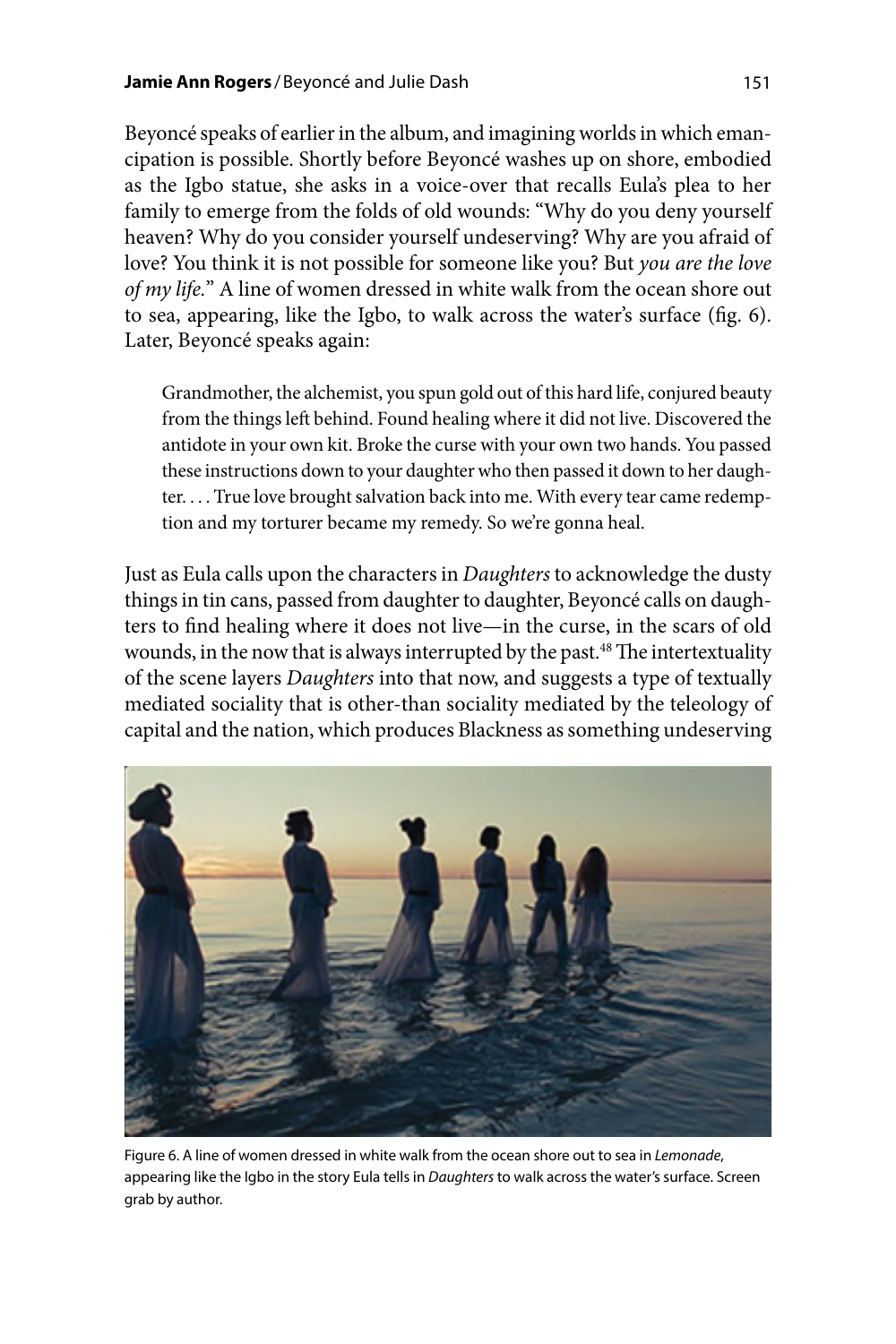of social life—undeserving of love—altogether. When Beyoncé's declaration that "*you are the love of my life*" is paired with images of moss-laden trees like those in which Yellow Mary and Trula sit and with women walking like the Igbo across the surface of the sea, she declares an expansive love of Blackness that is necessary for reconciliation to be possible. The allegory of familial reconciliation, when read through *Lemonade* and *Daughters* together, then, suggests something beyond heteronormative, enclosed family structures to which both the nation-state and capital appeal, and points instead to a sociality unbound by the discreetness of space and time, and the imperial narratives of progress those assumptions imply.49

This is the labor of diasporic communion and intertextual exchange; it is the telling and retelling of otherwise erased stories that form and re-form the connective tissue between peoples of the African diaspora that colonialism, slavery, and contemporary anti-Black violence rend but nevertheless fail to rupture. The movement of the female characters in *Daughters* (to and from the mainland, for example) and in *Lemonade* (through the deployment of different female diasporic bodies and histories) signals a kind of communion among women that offers an alternative to place-based identity essentialism, and provides an associative history with each other and with other texts through visual and verbal quoting. Neither *Daughters* nor *Lemonade* imply that healing means the disappearance of scars. Rather, for reconciliation to be possible, *if* there is to be healing, than it is through turning out the folds of old wounds; it is through the work of drawing for each other the associative histories that make for diasporic communion—the dangerous work of making visible the social life of Blackness even as it is lived within the constructs of social death.50 In other words, the work of diasporic communion, as part of an always ongoing project of freedom, declares, explores, and grows the fullness of Black life in the face of its erasure though stories passed between one text and another, between one generation and the next.

**Jamie Ann Rogers** holds a PhD from the University of California, Irvine, and is currently a Visiting Assistant Professor at Clemson University, where she teaches hemispheric American and African American literature and film, global film, and feminist theory.

#### **Notes**

I would like to note my deep gratitude to all those who helped this article come to fruition, most especially Anastasia Baginski for her thorough and sharp feedback and suggestions, Arlene Keizer, for her insight and encouragement on a very early draft, and Samantha Sheppard, Michael Gillespie, and Jerome P. Dent Jr., for their comments and suggestions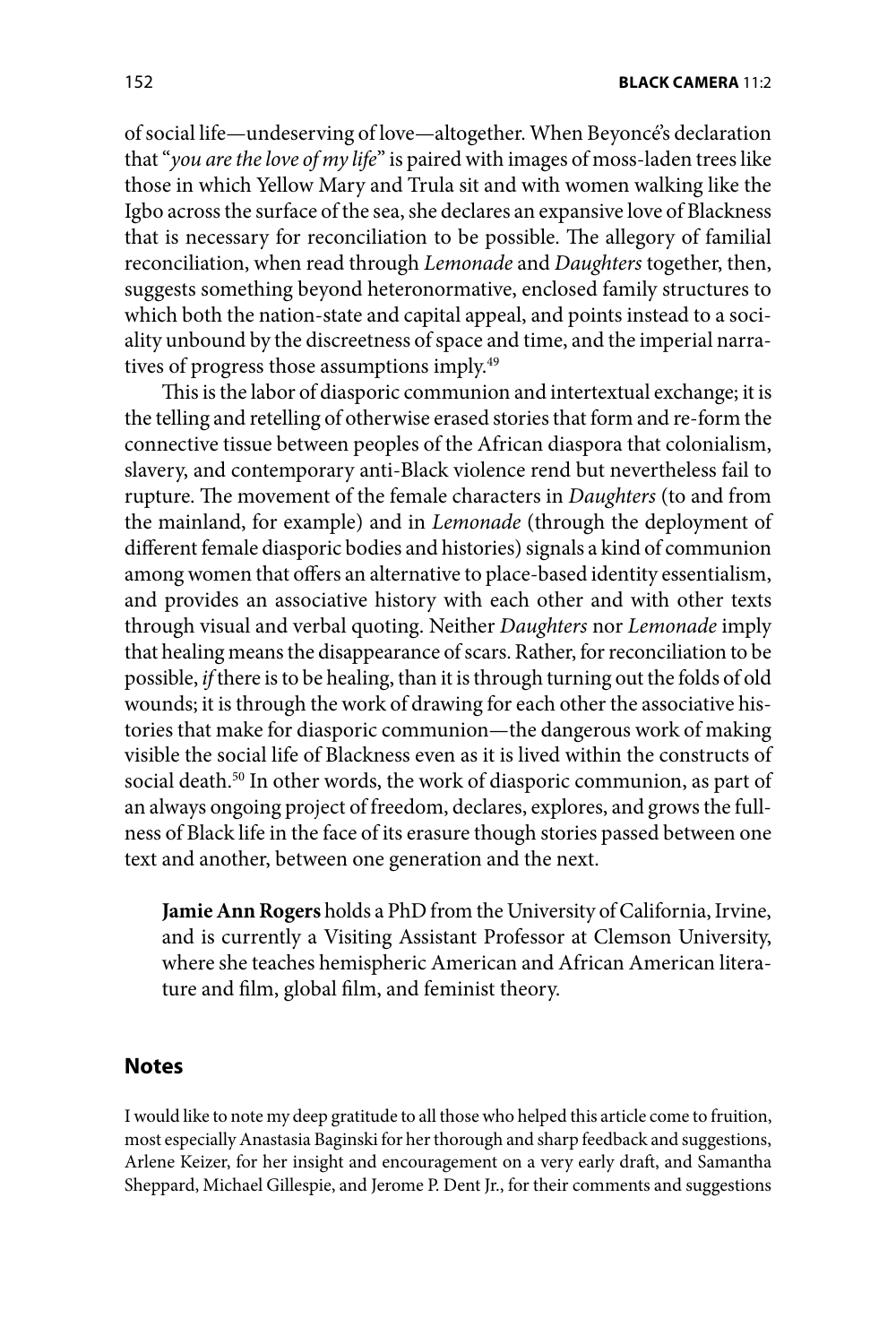#### **Jamie Ann Rogers** / Beyoncé and Julie Dash 153

and for sharing space with me during a Society of Cinema and Media Studies panel in 2018.

1. Mikhail Bakhtin, "Forms of Time and the Chronotope in the Novel," in *The Dialogic Imagination,* (Austin: University of Texas Press, 1981), 84–258. Bakhtin describes chronotope as the way in which time and space are represented in language, and especially literature. Chronotope, or "time space," he says, refers to the "intrinsic connectedness of temporal and spatial relationships that are artistically expressed in literature," and, I would add, in the mediums of film and video. Through artistic deployments of chronotope, "spatial and temporal indicators are fused into one carefully thought-out, concrete whole. Time, as it were, thickens, takes on flesh, becomes artistically visible; likewise, space becomes charged and responsive to the movements of time, plot and history" (84–85). The type of chronotopic disruption expressed in *Lemonade*, then, represents space and time as part of a whole, but not necessarily as fused into singular points within a narrative. In other words, the whole is expansive rather than concrete, and time is fluid and mobile rather than "thickened."

2. Benedict Anderson, *Imagined Communities: Reflections on the Origins and Spread of Nationalism* (Verso, 1983, 2006), 5.

3. Hortense Spillers, "Mama's Baby, Papa's Maybe: An American Grammar Book," *Diacritics* 17, no. 2 (Summer 1987): 64–81. In my use of the term "unrooted" instead of "uprooted" or "disrooted," I follow Hortense Spillers's description of "ungendered" flesh, which indicates the violent removal of the slave commodity from the symbolic order of gender and race. "Unrooted" indicates the subsequent cut of natal ties caused by the slave trade, and the re-ordering of slave bodies as ungendered flesh that are denied the capacity to maintain significant genealogical ties.

4. Julia Kristeva, "Word, Dialog and Novel," in *The Kristeva Reader,* ed. Toril Moi (New York: Columbia University Press, 1986), 37.

5. Roland Barthes, "From Work to Text," in *The Rustle of Language* (New York: Hill and Wang, 1968), 60.

6. Toni Cade Bambara, "Reading the Signs, Empowering the Eye: Daughters of the Dust and the Black Independent Cinema Movement," in *Black American Cinema*, ed. Manthia Diawara (New York: Routledge, 1993), 141–42.

7. Orlando Patterson, *Slavery and Social Death: A Comparative Study* (Cambridge, MA: Harvard University Press, 1982), 7. Patterson writes: "I prefer the term 'natal alienation,' because it goes directly to the heart of what is critical in the slave's forced alienation, the loss of ties of birth in both ascending and descending generations. It also has the important nuance of a loss of native status, of deracination."

8. For a discussion of absence and archives, see Saidiya Hartman, "Venus in Two Acts," *Small Axe* 26, 12, no. 2 (June 2008): 1–14., and Toni Morrison, "The Site of Memory," in *The Invention of Truth: The Art and Craft of Memoir*, 2nd Edition, ed. William Zinsser (Boston: Houghton Mifflin, 1995): 92. In Hartman's lyrical essay, she discusses the ways in which Black archives are haunted by absence through her meditation on the difficulties inherent in telling the story of the slave, who usually passes unseen through historical annals. In the case she examines, a slave girl, "Venus," is named in passing simply as a *dead girl* in a legal indictment. Hartman says, "We stumble upon her in exorbitant circumstances that yield no picture of the everyday life, no pathway to her thoughts, no glimpse of the vulnerability of her face or of what looking at such a face might demand. We only know what can be extrapolated from an analysis of the ledger or borrowed from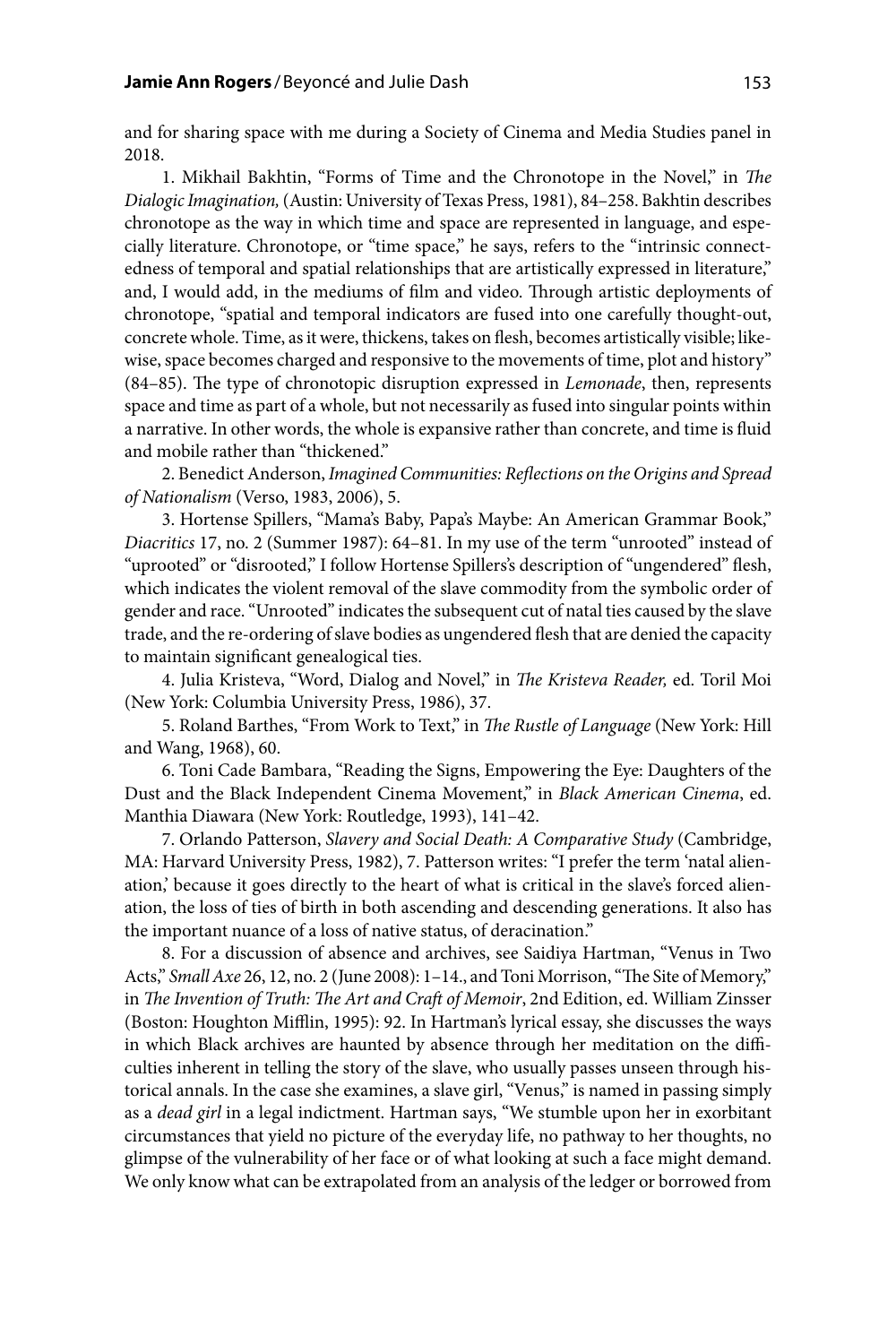the world of her captors and masters and applied to her" (2). Morrison, too, describes such concerns as the impetus for her writing of *Beloved*, which ultimately acts as a conflicted act of "rememorying" the untellable tale of the "interior life" of a slave.

9. See Audre Lorde, *Sister Outsider: Essays and Speeches* (Berkeley: Crossing Press, 1984, 2007), for example. Lorde's emphasis on the relationship between the felt and the thought rejects the type of dualistic thinking that marks Western modernity and its gendered and racial devaluing of emotional and embodied experience.

10. In *Elle* Magazine's "A Call and Response with Melissa Harris-Perry: The Pain and the Power of '*Lemonade*,'" for example, L. Joy Williams, president of the Brooklyn chapter of the NAACP, says that after watching *Lemonade*, she thought "'Anybody else just wanna run in these streets and break everyone's chains?' When it was all over I sat on my couch and '...only church folk will understand this.' You know that high you feel after the spirit moved? That's me right now, just rockin' on my couch." In the same article, Mychal Denzel Smith, author of *Invisible Man, Got the Whole World Watching*, says, "What I see in *Lemonade* is Beyoncé collapsing the notions of separate humanities for black womanhood. This visual album is Beyoncé telling us that she doesn't see a distinction between the sexual, political, spiritual, and artistic selves." And Treva B. Lindsey, assistant professor of Women's, Gender, & Sexuality Studies at Ohio State University, notes, "Beyoncé is centering the South and also connecting this to the Black global South. She is unapologetic in her Blackness, her woman-ness, and her Southernness. *Lemonade* is an archive of Black womanhood/girlhood honed in the South. … The project asserts a complex, variegated, and infinitely generative space of Black kinship, creativity, resistance, and freedom dreams."

11. Hartman, "Venus in Two Acts," and Morrison, "The Site of Memory," 92.

12. Hartman, "Venus in Two Acts," 4.

13. Alicia Wallace, "A Critical View of Beyonce's "'Formation,'" *Black Camera* 9, no. 1 (2017): 190. doi:10.2979/blackcamera.9.1.12.

14. Mako Fitts Ward, "Queen Bey and the New Niggerati: Ethics of Individualism in the Appropriation of Black Radicalism," *Black Camera* 9, no. 1 (2017): 148. doi:10.2979/ blackcamera.9.1.09.

15. Wallace, "A Critical View of Beyonce's 'Formation,'" 195.

16. bell hooks, "Moving Beyond Pain," May 9, 2016, accessed July 13, 2018. http:// www.bellhooksinstitute.com/blog/2016/5/9/moving-beyond-pain.

17. Carrie Battan, "Beyoncé's *Lemonade* is a Revelation of Spirit," *The New Yorker,*  April 24, 2016.

18. *Lemonade* consists of twelve songs, each with an accompanying video, that are bridged together through spoken poetry and interstitial "chapter" titles that appear between songs.

19. Uri McMillan, *Embodied Avatars: Genealogies of Black Feminist Art and Performance* (New York: New York University Press, 2015), 6.

20. Oneka LaBennett, "The Aesthetics and Style of Race, Gender and Politics: Beyoncé's *Lemonade*," Roundtable, Cornell University, September 22, 2016, accessed July 2, 2018, [http://www.cornell.edu/video/beyonce-lemonade-aesthetics-style-race-gender](http://www.cornell.edu/video/beyonce-lemonade-aesthetics-style-race-gender-politics) [-politics.](http://www.cornell.edu/video/beyonce-lemonade-aesthetics-style-race-gender-politics) LaBennett develops some of these ideas further in her article "'Beyoncé and Her Husband': Representing Infidelity and Kinship in a Black Marriage," *Differences* 29, no. 2 (2018): 154–88. doi: https://doi-org.libproxy.clemson.edu/10.1215/10407391-6999816.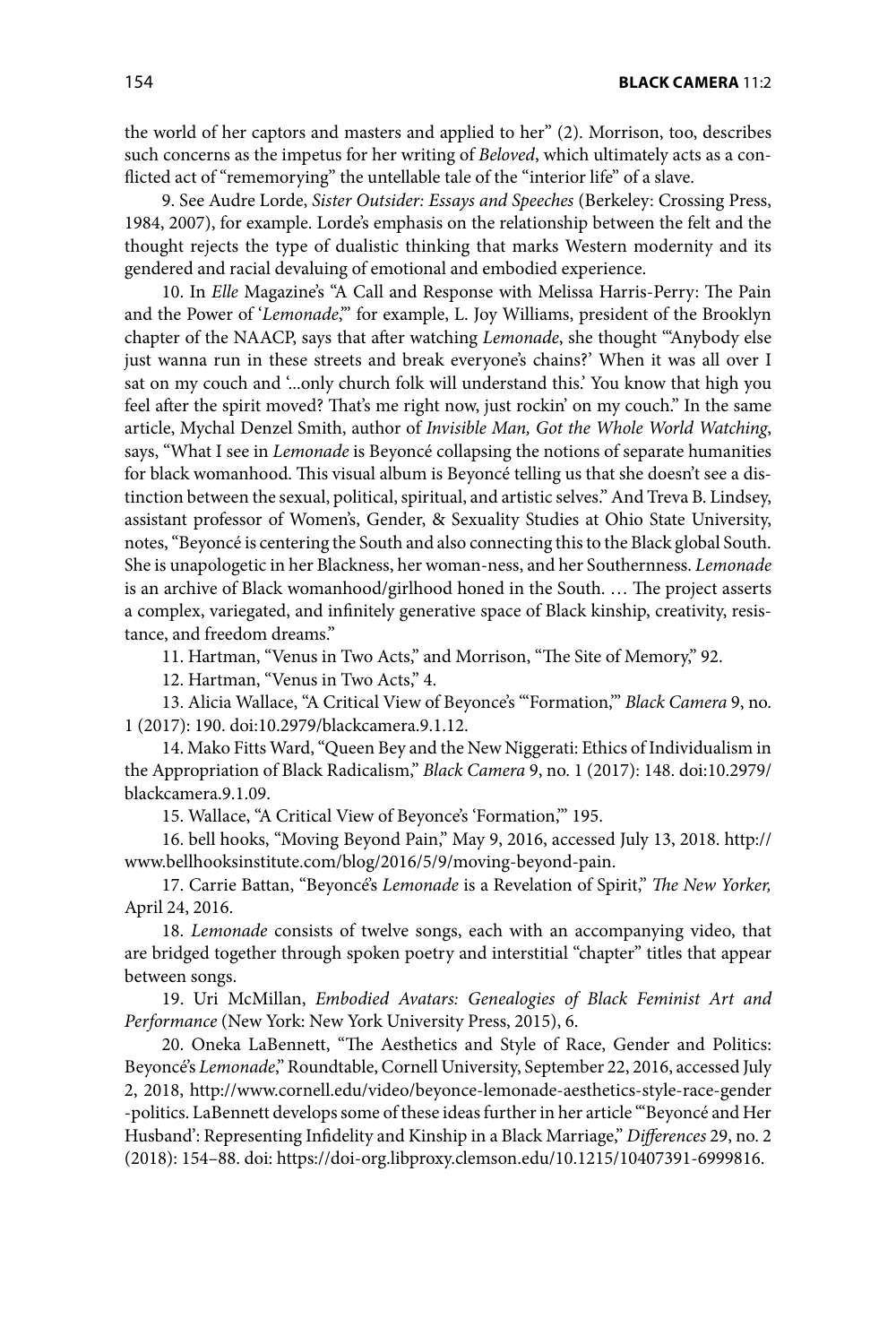21. Sybrina Fulton, mother of Trayvon Martin, Lesley McSpadden, mother of Michael Brown, and Gwen Carr, mother of Eric Garner, are among the women who have been named "Mothers of the Movement." Members of a horrific club, each of their sons were killed gratuitously by state-sanctioned violence. The ellipses in the text represents all those mothers who are not featured in *Lemonade*, and the terrible fact that the list continues to grow daily.

22. Hartman, "Venus in Two Acts," 4.

23. Carole Boyce Davies, *Black Women, Writing, and Identity* (New York: Routledge, 1994), 4.

24. bell hooks, "The Oppositional Gaze: Black Female Spectatorship," in *Black Looks, Race and Representations* (Boston: South End Press, 1992), 115–16. hooks describes Black women's powerful oppositional gazes as resistant to the systematic denial of Black people's right to look.

25. Annie McClintock, *Imperial Leather: Race, Gender, and Sexuality in the Colonial Contest* (New York: Routledge, 1995), 217.

26. Michelle M. Wright, *Physics of Blackness: Beyond the Middle Passage Epistemology*  (Minneapolis: University of Minnesota Press, 2015), 3.

27. Ibid., 8.

28. Ibid., 12. Wright notes, "Indeed, *most* Black bodies are excluded from most discussions on Blackness because the majority of dominant discourses in Black studies, like most white discourses, implicitly or explicitly favor and focus on the heteropatriarchal male body as the Black norm in these histories and theories. It should be stressed that this exclusion is rarely accompanied by sexist or misogynist expressions. Unfortunately, these exclusions, conscious or not, can manifest many of the same effects that a deliberate and explicit bigotry would. When women, LGBTTQ (lesbian/gay/bisexual/transgender/transsexual/queer and questioning) Blacks, and other students of these narratives struggle to apply the examples and abstract theorizations to themselves and cannot, this implicit exclusion of their voices and experiences from the 'main narrative,' in spite of the occasional paragraph or perhaps chapter giving voice to their existence, reinforces a sense that they are somehow not 'normally' Black."

29. Ibid., 53.

30. In her later article, LaBennett notes that the inclusion of queer voices in *Lemonade* nevertheless falls short of fully including gender-nonconforming agents. She points in particular to Beyoncé's inclusion of the voices of gender-nonconforming artists such as Messy Maya and Big Freedia while nevertheless absenting images of their physical bodies. See LaBennett, "'Beyoncé and Her Husband.'"

31. LaBennett, "The Aesthetics and Style of Race, Gender and Politics."

32. It can be argued that dropping the song at the Super Bowl itself undermines its radicality, given the NFL's key role in the sports industrial complex, but that analysis dismisses the power of popular culture to ignite a radical consciousness in consumers.

33. hooks, "Moving Beyond Pain." hooks's forceful observations on *Lemonade* note the tension between showcasing Black women's beauty, and showcasing Black bodies as commodity:

Real life images of ordinary, overweight not dressed up bodies are placed within a visual backdrop that includes stylized, choreographed, fashion plate fantasy representations. Despite all the glamorous showcasing of Deep South antebellum fashion,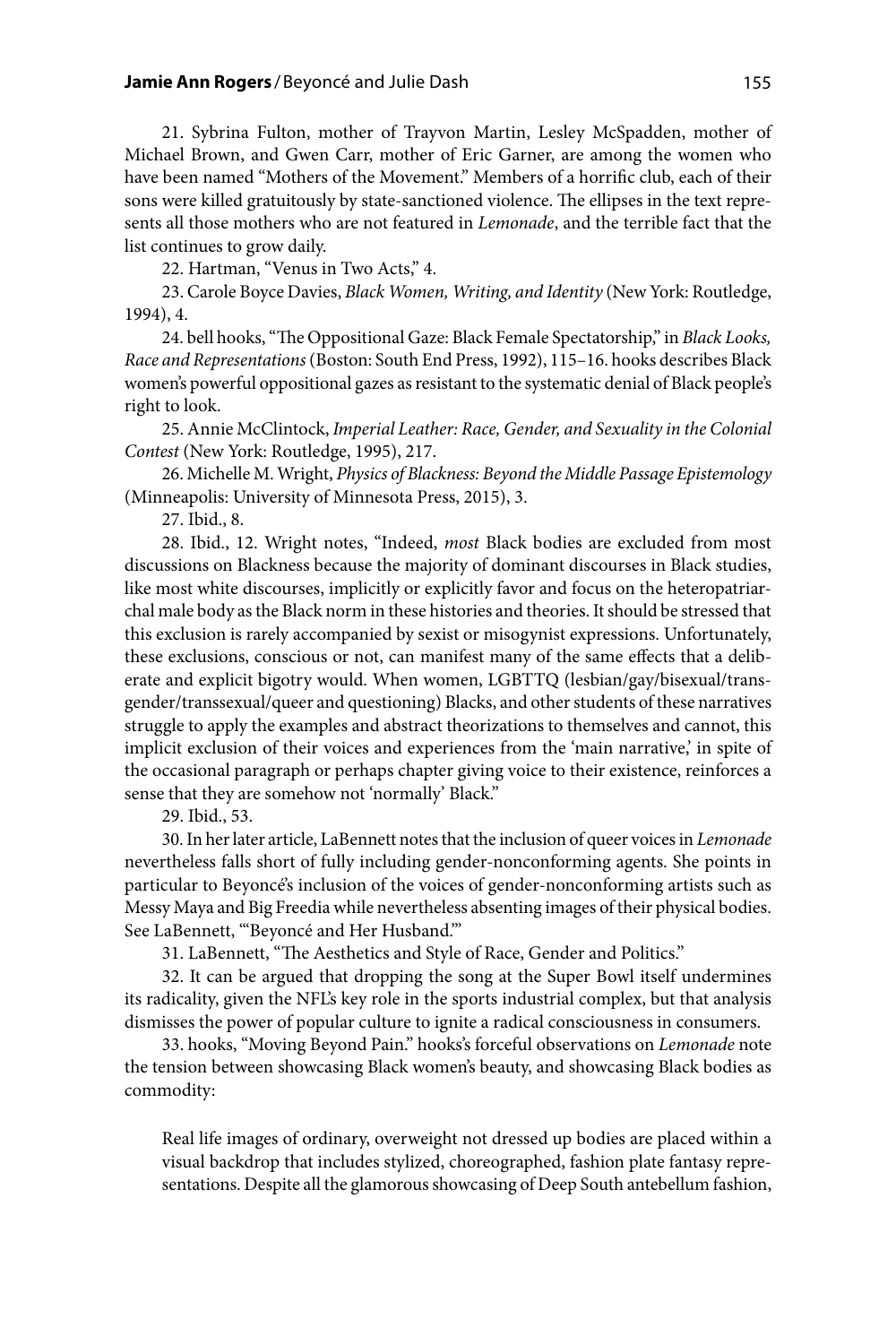when the show begins Beyoncé as star appears in sporty casual clothing, the controversial hoodie. Concurrently, the scantily-clothed dancing image of athlete Serena Williams also evokes sportswear. (Speaking of commodification, in the real life frame Beyoncé's new line of sportswear, Ivy Park, is in the process of being marketed right now).

*Lemonade* offers viewers a visual extravaganza—a display of black female bodies that transgresses all boundaries. It's all about the body, and the body as commodity. This is certainly not radical or revolutionary. From slavery to the present day, black female bodies, clothed and unclothed, have been bought and sold. What makes this commodification different in *Lemonade* is intent; its purpose is to seduce, celebrate, and delight—to challenge the ongoing present day devaluation and dehumanization of the black female body. Throughout *Lemonade* the black female body is utterlyaestheticized—its beauty a powerful in your face confrontation.

As hooks points out, however, this "powerful in your face confrontation" risks being undermined by the commodity function that is the Beyoncé enterprise. The Ivy Park line, for example, has recently come under scrutiny for the sweat shop conditions of the Sri Lankan plant in which women are said to labor for six dollars a day.

34. hooks, "Eating the Other: Desire and Resistance," *Black Looks: Race and Representation* (Boston: South End Press, 1992), 21.

35. The Ava Clark, accessed May 2017, www.theavaclarke.com.

36. Nicole Fleetwood, *Troubling Vision: Performance, Visuality, and Blackness*  (Chicago: The University of Chicago Press, 2010), 3, 24.

37. McClintock, *Imperial Leather*, 217.

38. Caroline A. Streeter, "Was Your Mama Mulatto? Notes toward a Theory of Racialized Sexuality in Gayl Jones's *Corregidora* and Julie Dash's *Daughters of the Dust,*" *Callaloo* 27, no. 3 (2004): 768.

39. Ibid., 772.

40. Patterson, *Slavery and Social Death.*

41. Patricia J. Williams, "On Being the Object of Property." *Signs* 14, no. 1 (1988): 6–7.

42. Wallace, "A Critical View of Beyonce's 'Formation'."

43. T. Anyabwelè, "Beyond Beyoncé: A Lesson In Colorism," *Black Girl Speaks,* February 9, 2016, accessed July 16, 2018, [www.blackgirlspeaks.me/2016/02](www.blackgirlspeaks.me/2016/02/beyond-beyonce-colorism-lesson) [/beyond-beyonce-colorism-lesson.](www.blackgirlspeaks.me/2016/02/beyond-beyonce-colorism-lesson) 

44. Jacqueline Bobo, *Black Women as Cultural Readers* (Cambridge: Cambridge University Press, 1995), 143. This scene in *Daughters* is itself a part of an intertextual reference to Bill Gunn's vampire film *Ganja and Hess* (1973, United States), as Bobo has pointed out. The particular scene of note in *Ganja and Hess* involves a moment when the title character, Dr. Hess Greene (Duane Jones), attempts to talk his assistant, George Meda (Gunn), out of suicide as he sits in a large tree with a rope loosely looped over a branch. As Greene gazes up at Meda, all of Meda that is visible are his legs, swinging slowly to and fro, conjuring up images of lynchings while Meda discusses his despair.

45. Julie Dash, *Daughters of the Dust Shooting Script* (Alexandria, VA: Alexander Street Press, 1991), 82.

46. Dash, *Daughters of the Dust Shooting Script*, 84.

47. See dashtv.com.

48. Hartman, "Venus in Two Acts," 4.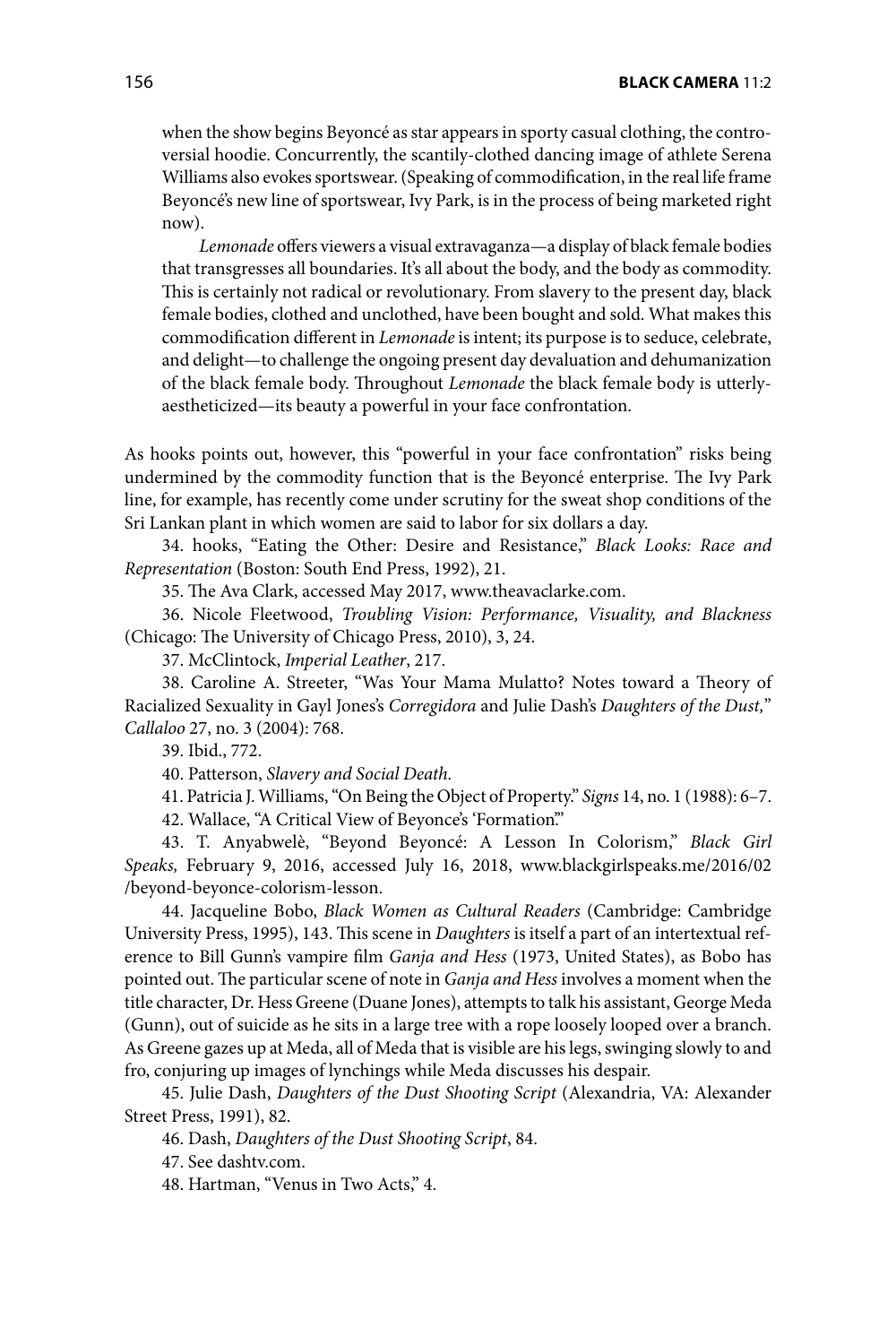#### **Jamie Ann Rogers** / Beyoncé and Julie Dash 157

49. I would like to again thank Anastasia Baginski for her insight into this article, and her expression of these ideas in particular.

50. See Tiffany Willoughby-Herard, *Theories of Blackness: On Life and Death* (Cognella, 2011), and M. Shadee Malaklou and Tiffany Willoughby-Herard, "Notes from the Kitchen, the Crossroads, and Everywhere Else, too: Ruptures of Thought, Word, and Deed from the 'Arbiters of Blackness Itself,'" *Theory and Event*, 21, no. 1 (2018): 2–67, for a discussion of "holding social life in the same frame as social death" and the productive tensions that are unleashed when bringing together "black feminism's fugitive demands to undo the world and Afro-pessimism's unflinching turn towards social death" ("Notes" 4).

Making visible the social life of Blackness is "dangerous" in that it exposes Black bodies to hostile power structures, as well as makes them vulnerable to appropriation by and/or seduction of capital, as the contradictions between the avatar Beyoncé performing for social justice and the Beyoncé Empire makes clear.